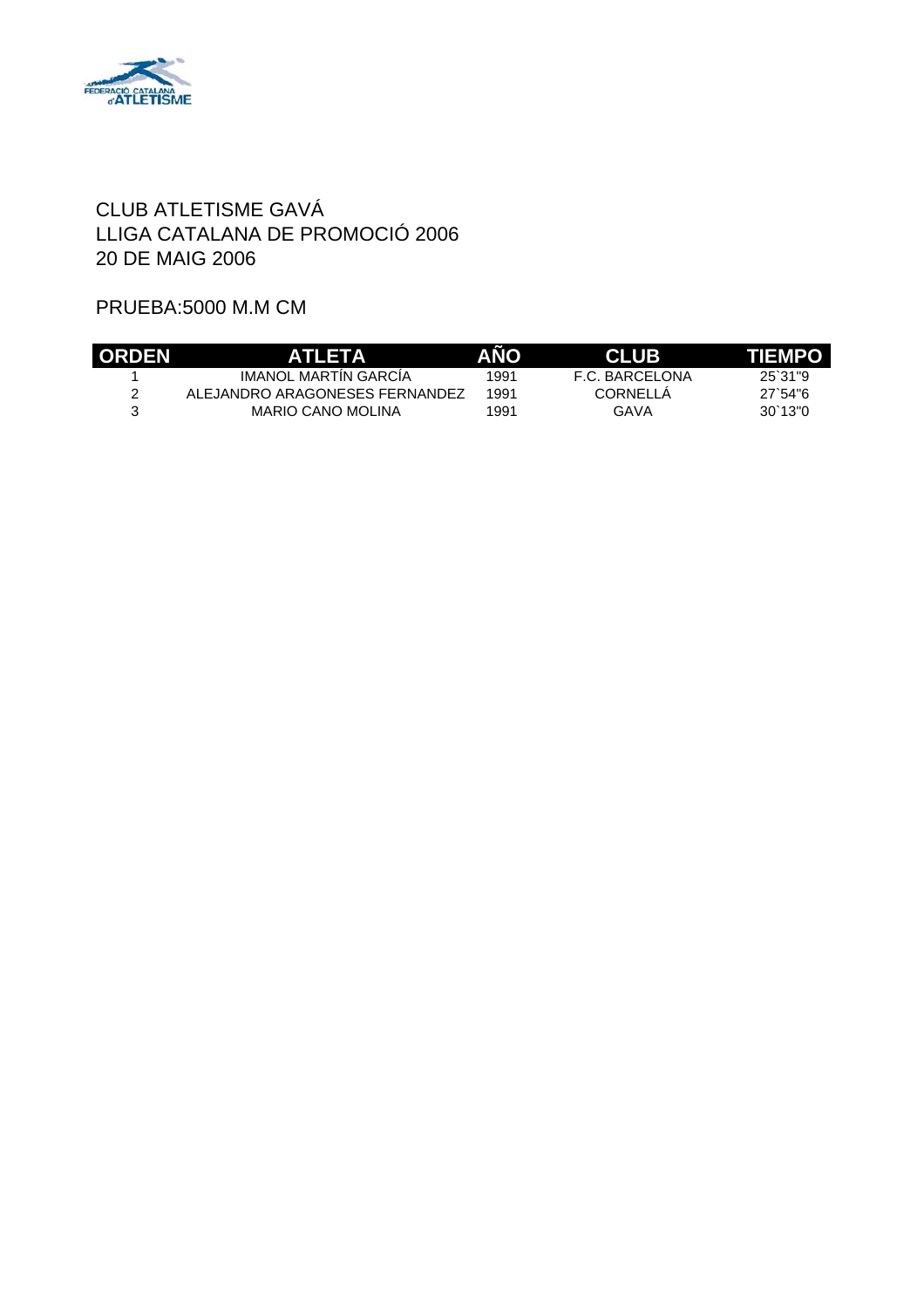

# PRUEBA:3000 M.LL. CM

| <b>ORDEN</b> | <b>ATLETA</b>                   | <b>ANO</b> | <b>CLUB</b>       | <b>TIEMPO</b> |
|--------------|---------------------------------|------------|-------------------|---------------|
|              | <b>ILYAS HAIK</b>               | 1991       | AAC               | 9.57"7        |
| 2            | ZAHARIA BOURIHOU                | 1991       | <b>CANALETAS</b>  | 10'36"1       |
| 3            | <b>GUILLEN SAMMIGUEL SOFENT</b> | 1991       | C A MANRESA       | 10'57"4       |
| 4            | ALBERT TORRENS DE LA PEÑA       | 1992       | <b>VILAFRANCA</b> | 11'09"5       |
| 5            | ARNAU NADAL CABARRUS            | 1992       | <b>RIPOLLET</b>   | 11'11"0       |
| 6            | DANIEL GRUESO ALVAREZ           | 1992       | <b>PRATENC</b>    | 11'39"3       |
| 7            | LAUREN ESTEPA RODRIGUEZ         | 1992       | <b>VILADECANS</b> | 12'04"2       |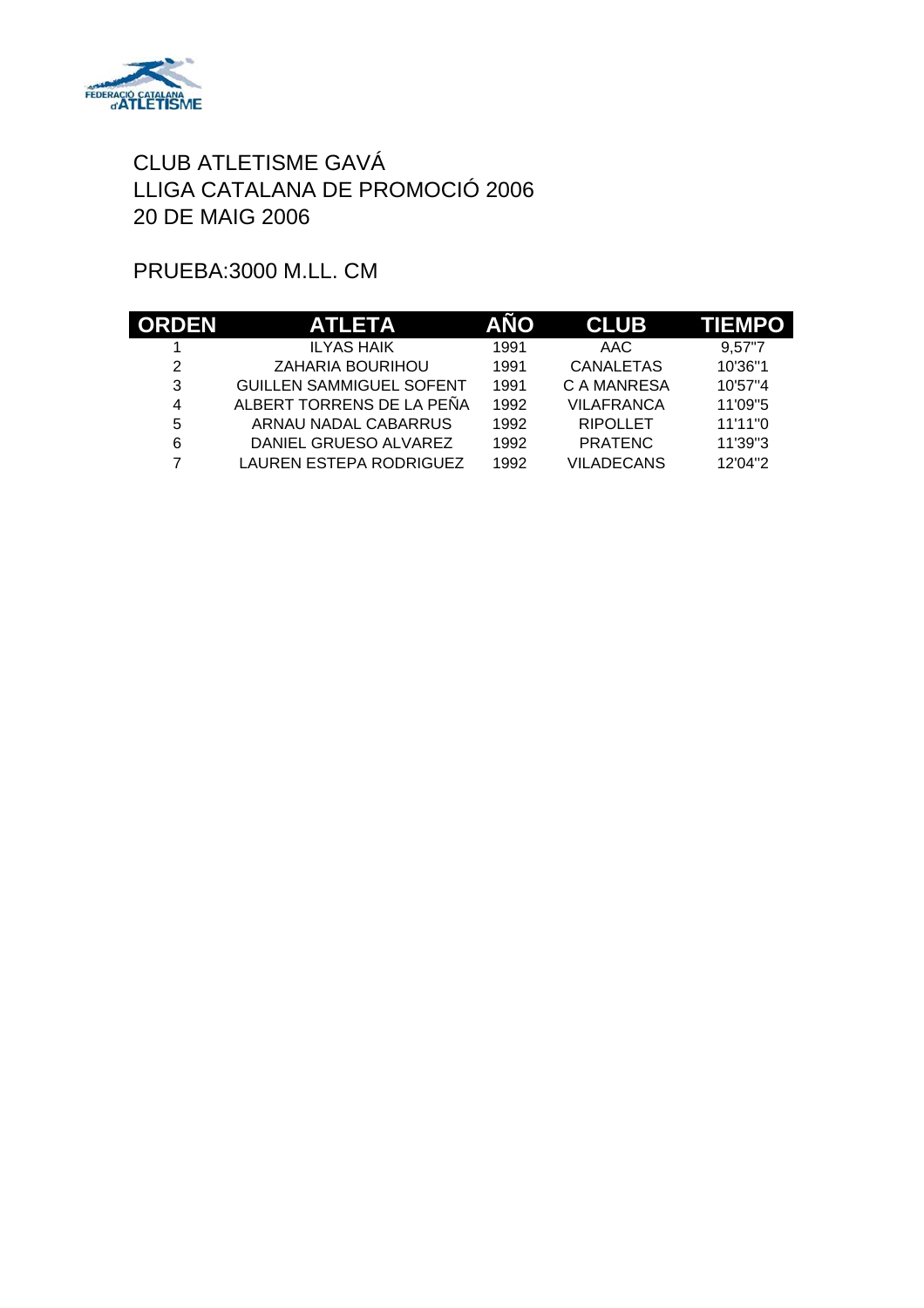

# PRUEBA:3000 M.LL. CF

| <b>ORDEN</b>  | <b>ATLETA</b>             | ANO | <b>CLUB</b> | <b>TIEMPO</b> |
|---------------|---------------------------|-----|-------------|---------------|
|               |                           |     |             |               |
|               | CRISTINA SALADRICH CATALA | 92  | AAC         | 11'53"5       |
| $\mathcal{P}$ | HASSANIA HAMMOUMMANA      | 91  | ST BOI      | 12'11"4       |
| 3             | CLAUDIA VICENTE MARTI     | 92  | <b>FCB</b>  | 12'27"6       |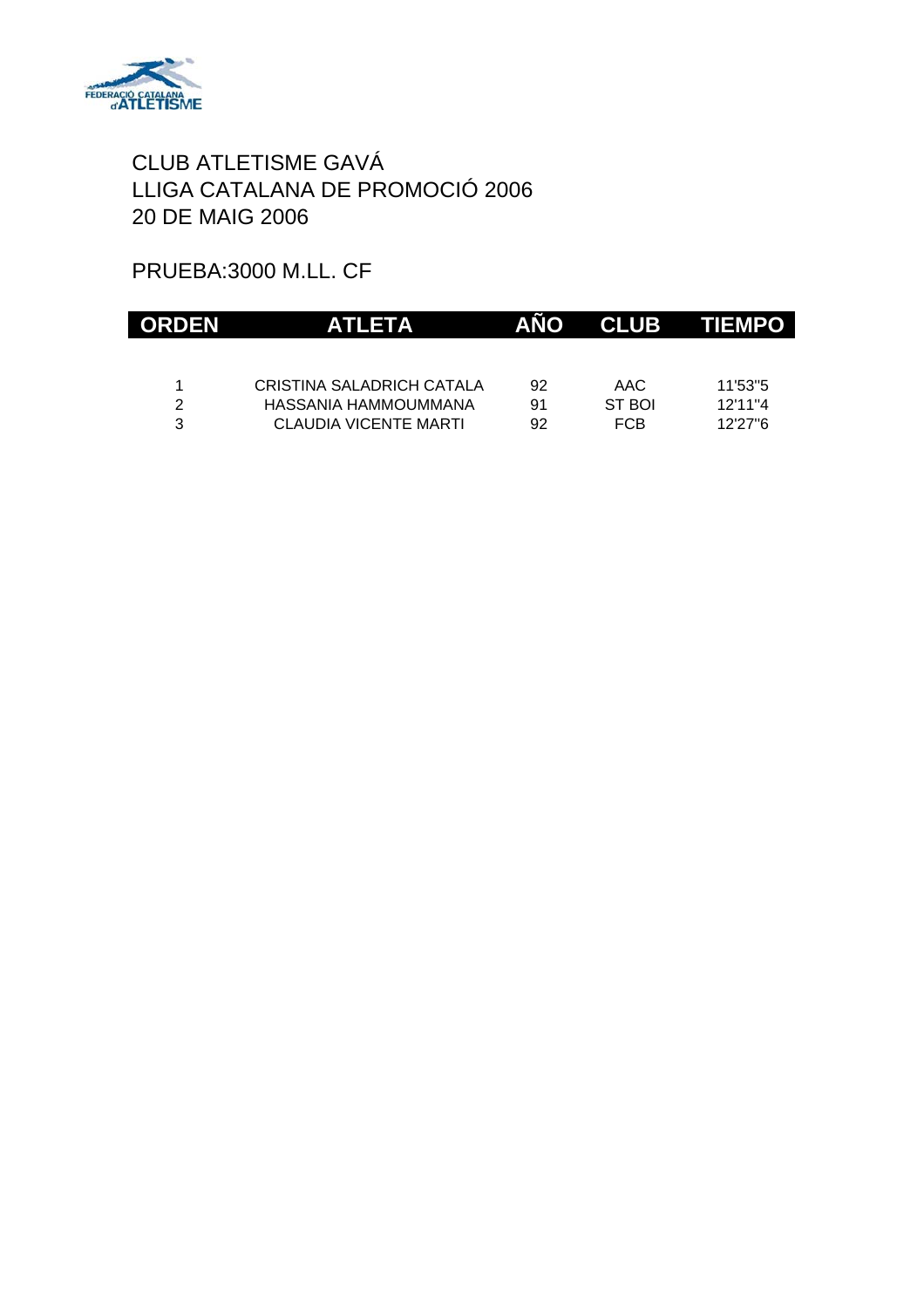

#### PRUEBA:600 M.LL.CF

| <b>ORDEN</b>   | <b>ATLETA</b>                  | <b>AÑO</b> | <b>CLUB</b>         | <b>TIEMPO</b> |
|----------------|--------------------------------|------------|---------------------|---------------|
| 1ª SERIE       |                                |            |                     |               |
| 1              | <b>MARIA SANCHEZ NAVARRETE</b> | 91         | <b>CORNELLA</b>     | 1'39"6        |
| $\overline{2}$ | CLAUDIA FERNANDEZ              | 91         | AAC                 | 1'40'00       |
| 3              | EKHIÑE OTAOLA                  | 91         | <b>MANRESA</b>      | 1'40"0        |
| 4              | <b>ERICA MARTINEZ</b>          | 92         | <b>HOSPITALET</b>   | 1'43''1       |
| 5              | <b>MARINA MANJON</b>           | 92         | CARREFOUR           | 1'46"3        |
| 6              | <b>LAURA VALERO</b>            | 92         | <b>HOSPITALET</b>   | 1'48"0        |
| $\overline{7}$ | <b>MARTA GARCIA</b>            | 91         | <b>ST. ANDREU</b>   | 1'48"5        |
| 8              | <b>AINHOA LINEO</b>            | 91         | <b>CORNELLA</b>     | 1'49"1        |
| 9              | <b>JUDITH SANCHO</b>           | 91         | <b>FCB</b>          | 1'50"0        |
| 10             | <b>MARIA BENITO</b>            | 91         | <b>UNIVERSITARI</b> | 1'56"4        |
| 11             | <b>ESTHER HARO</b>             | 91         | <b>FCB</b>          | 2'01"5        |
| $2a$ SERIE     |                                |            |                     |               |
| 1              | AIDA ARIZA                     | 92         | <b>MONTCADA</b>     | 1'45"2        |
| $\overline{2}$ | SARA ZAMARREÑO                 | 92         | <b>MONTCADA</b>     | 1'49"2        |
| 3              | <b>CLARA FRANCO</b>            | 91         | <b>GAVA</b>         | 1'52"5        |
| 4              | <b>SANDRA CABALLE</b>          | 91         | <b>ST ANDREU</b>    | 1'55"5        |
| 5              | <b>MARTA SOLE</b>              | 91         | <b>VILAFRANCA</b>   | 1'56"0        |
| 6              | <b>MARTA SOLDEVILLA</b>        | 92         | <b>FAAC</b>         | 1'56"6        |
| $\overline{7}$ | <b>CRISTINA VEGA</b>           | 91         | <b>ST ANDREU</b>    | 1'57"8        |
| 8              | <b>BEATRIZ NUÑEZ</b>           | 92         | <b>ST ANDREU</b>    | 1'58"5        |
| 9              | PAULA VALLE                    | 91         | <b>CANOVELLAS</b>   | 2'01"9        |
| 10             | <b>ANABEL GARCIA</b>           | 92         | <b>CASTELLAR</b>    | 2'11''1       |
| 11             | RAQUEL VINAGRE                 | 91         | <b>CANOVELLAS</b>   | 2'13"4        |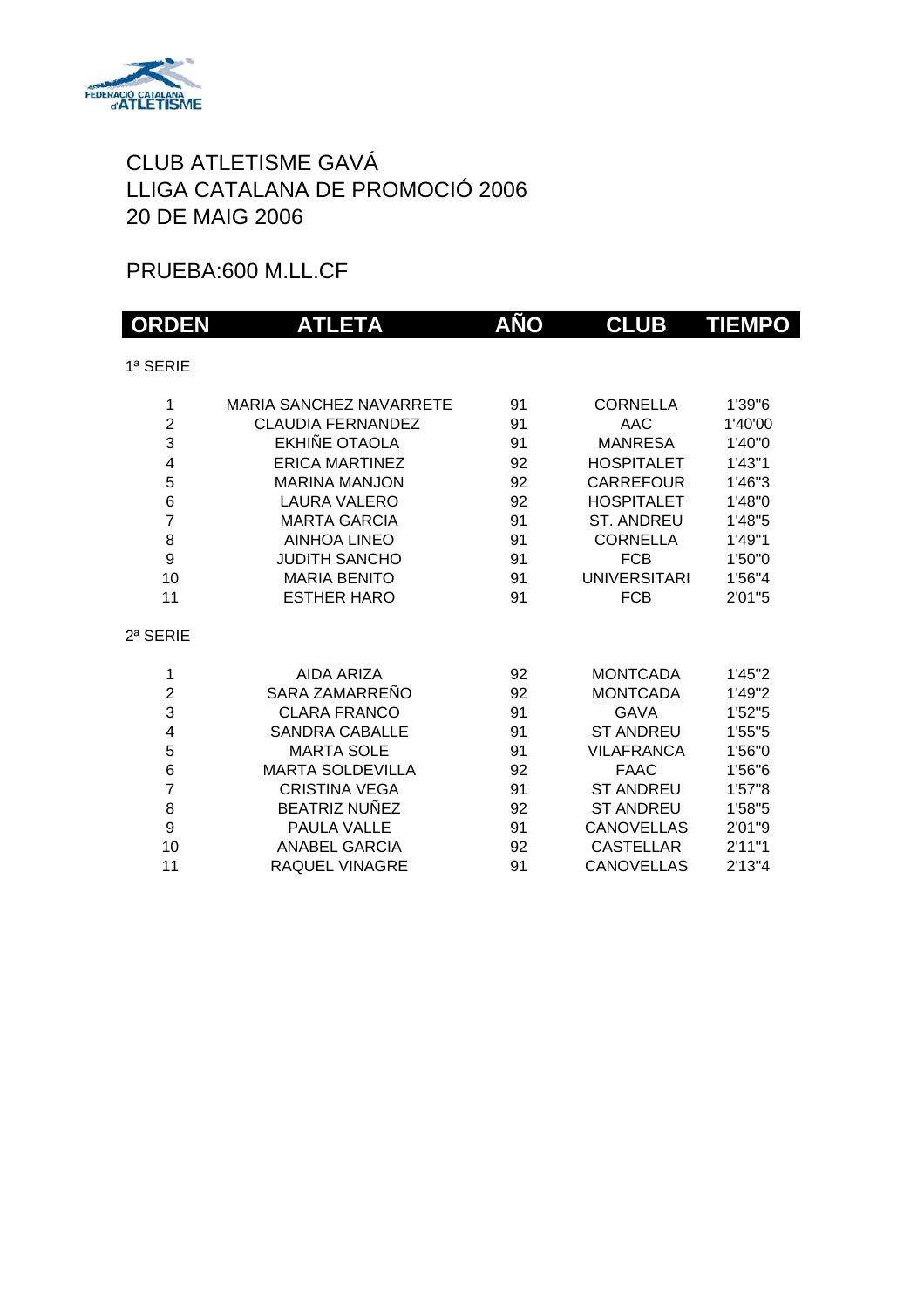

# PRUEBA:600 M.LL.CM

| <b>ORDEN</b>   | <b>ATLETA</b>             | AÑO | <b>CLUB</b>       | <b>TIEMPO</b> |
|----------------|---------------------------|-----|-------------------|---------------|
| 1ª SERIE       |                           |     |                   |               |
|                |                           |     |                   |               |
| 1              | <b>DANIEL TERUEL</b>      | 91  | <b>CORNELLA</b>   | 1'30"4        |
| $\overline{2}$ | <b>MARCOS TORCHIA</b>     | 91  | <b>HOSPITALET</b> | 1'31"4        |
| 3              | <b>MARC FERRES</b>        | 91  | <b>AAC</b>        | 1'31"6        |
| 4              | <b>ALEIX GONZALEZ</b>     | 92  | <b>SANT CUGAT</b> | 1'32"0        |
| 5              | <b>BALALALI SHAH</b>      | 92  | AAC               | 1'32''3       |
| 6              | <b>ERIC LOPEZ</b>         | 91  | <b>CORNELLA</b>   | 1'33"2        |
| $\overline{7}$ | <b>GUILLEM TEMOFARGAS</b> | 92  | <b>SANT CUGAT</b> | 1'34"2        |
| 8              | <b>DANIEL GRANADO</b>     | 92  | <b>SANT CUGAT</b> | 1'37"0        |
| 9              | <b>NAIM TAULI</b>         | 91  | <b>CANOVELLAS</b> | 1'38"0        |
| 10             | <b>SERGIO MARTINEZ</b>    | 91  | <b>CANOVELLAS</b> | 1'38"4        |
| 11             | <b>IVAN ALCALA IBAÑEZ</b> | 91  | <b>GAVA</b>       | 1'39"1        |
| 2ª SERIE       |                           |     |                   |               |
| 1              | <b>CARLOS NUÑEZ</b>       | 91  | <b>ST ANDREU</b>  | 1'39"1        |
| $\overline{c}$ | <b>DAVID GOMEZ</b>        | 92  | <b>GAVA</b>       | 1'40"0        |
| 3              | <b>GERARD TENA</b>        | 91  | <b>CASTELLAR</b>  | 1'40"5        |
| 4              | <b>GUILLEM CUESTA</b>     | 92  | <b>AAC</b>        | 1'40"5        |
| 5              | <b>ALEX PUERTAS</b>       | 92  | <b>CORNELLA</b>   | 1'45"5        |
| 6              | <b>JAUME MUNTADA</b>      | 92  | <b>CASTELLAR</b>  | 1'47"5        |
| $\overline{7}$ | <b>ALEIX CASANOVAS</b>    | 92  | <b>CASTELLAR</b>  | 1'50"1        |
| 8              | PAU SOLER                 | 92  | <b>HOSPITALET</b> | 1'50"7        |
| 9              | DAVID NUÑEZ               | 92  | <b>ST ANDREU</b>  | 1'54"7        |
| 10             | <b>MARC GILI</b>          | 92  | <b>CASTELLAR</b>  | 2'02"7        |
| 11             | <b>JAIME CABELLO</b>      | 92  | <b>CASTELLAR</b>  | 2'07"4        |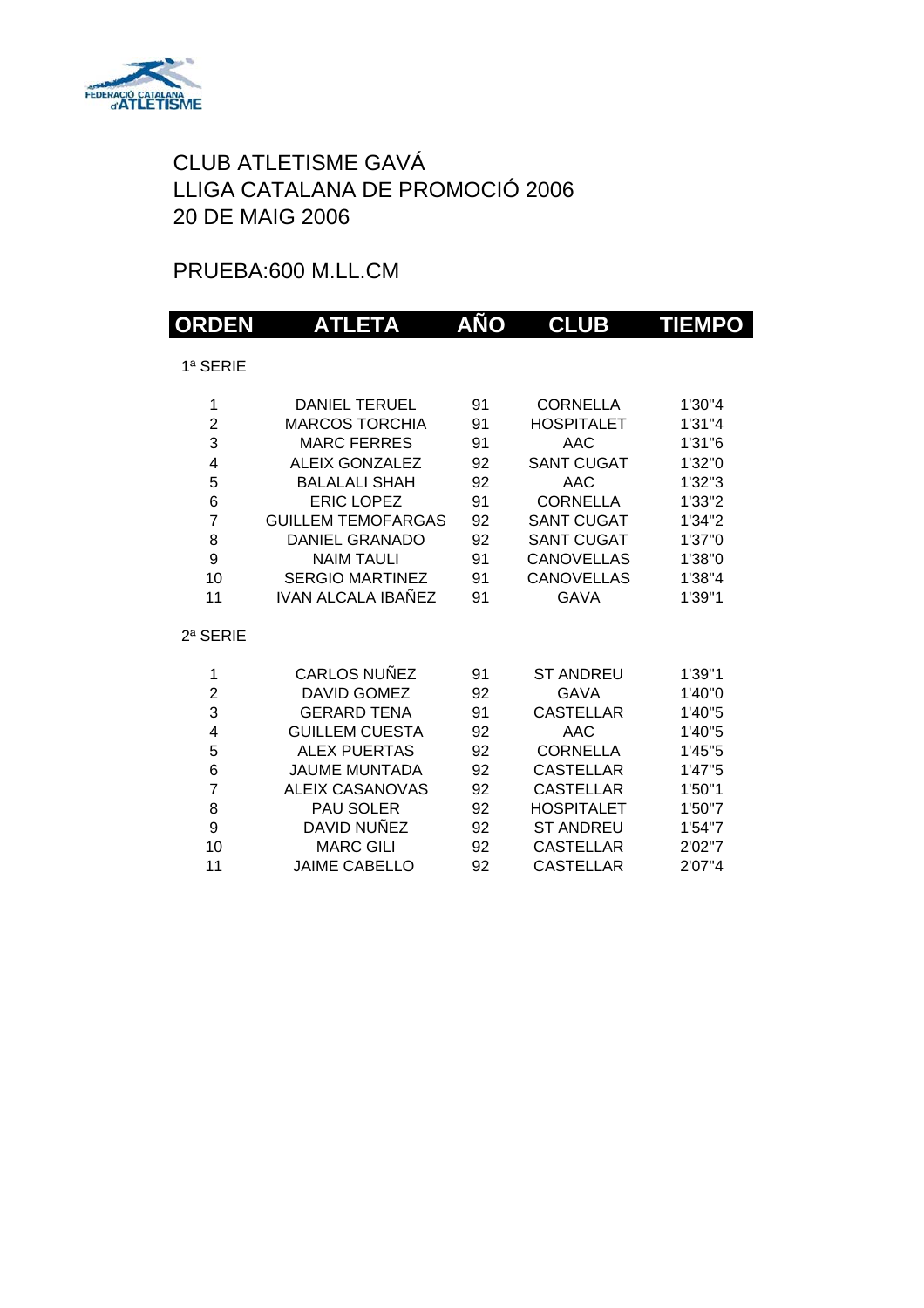

PRUEBA: 220 M.T. IM

| <b>ORDEN</b>                                             | <b>ATLETA</b>                                                                                                        | AÑO                        | <b>CLUB</b>                                                                 | <b>TIEMPO</b>                        |
|----------------------------------------------------------|----------------------------------------------------------------------------------------------------------------------|----------------------------|-----------------------------------------------------------------------------|--------------------------------------|
| 1ª SERIE                                                 |                                                                                                                      |                            |                                                                             |                                      |
| 1<br>$\overline{2}$<br>3<br>$\overline{\mathbf{4}}$<br>5 | <b>CARLOS RODRIGUEZ</b><br><b>MARC VALERO</b><br><b>ANDREU TRIGUERO</b><br><b>RAUL VALLE</b><br><b>ISAAC SANCHEZ</b> | 93<br>93<br>93<br>93<br>93 | <b>PRATENC</b><br><b>MANRESA</b><br>GAVA<br><b>ST ANDREU</b><br><b>RUBI</b> | 32"4<br>33"2<br>33"9<br>35"0<br>36"0 |
| $2a$ SERIE                                               |                                                                                                                      |                            |                                                                             |                                      |
| 1<br>$\overline{2}$<br>3<br>4                            | <b>JUAN MIGUEL PINILLA</b><br><b>MARC MALDONADO</b><br><b>MARC FERNANDEZ</b><br><b>RUBEN VALLA</b>                   | 93<br>94<br>93<br>94       | <b>GAVA</b><br><b>MANRESA</b><br><b>HOSPITALET</b><br><b>ST ANDREU</b>      | 35"6<br>35"8<br>40"0<br>40"3         |
| 3ª SERIE                                                 |                                                                                                                      |                            |                                                                             |                                      |
| 1<br>$\overline{c}$<br>3                                 | <b>ORIOL ASENSIO</b><br>DANIEL ALVAREZ<br><b>ADRIAN SANCHEZ</b>                                                      | 93<br>93<br>94             | <b>CORNELLA</b><br><b>CORNELLA</b><br><b>CORNELLA</b>                       | 37"2<br>39"5<br>47"4                 |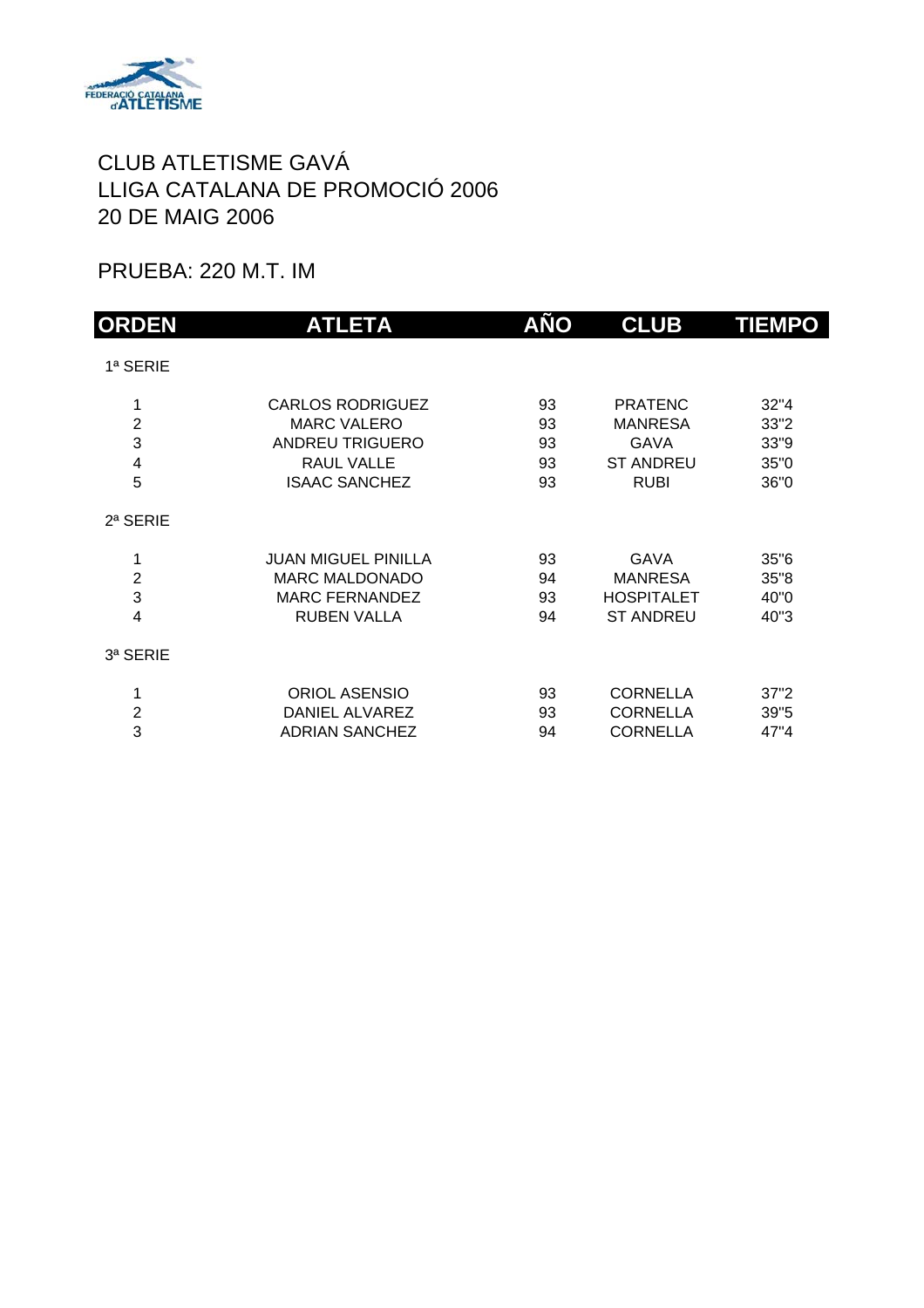

#### PRUEBA: 220 M.T. IF

| <b>ORDEN</b>   | <b>ATLETA</b>           | AÑO | <b>CLUB</b>         | <b>TIEMPO</b> |
|----------------|-------------------------|-----|---------------------|---------------|
|                |                         |     |                     |               |
| 1ª SERIE       |                         |     |                     |               |
| 1              | LAURA FARRE             | 93  | <b>MANRESA</b>      | 34"0          |
| $\overline{2}$ | <b>BERTA MIR</b>        | 93  | <b>UNIVERSITARI</b> | 34"2          |
| 3              | <b>ALBA CASANOVAS</b>   | 93  | <b>MANRESA</b>      | 34"3          |
| 4              | <b>LAURA ALONSO</b>     | 93  | <b>ST ANDREU</b>    | 40"2          |
| 5              | <b>SELMA GIMENEZ</b>    | 94  | <b>VILAFRANCA</b>   | 42"0          |
| $2a$ SERIE     |                         |     |                     |               |
| 1              | <b>CARLA BOADA</b>      | 93  | <b>SABADELL</b>     | 34"8          |
| $\overline{2}$ | ANA OLEA                | 93  | <b>CANOVELLAS</b>   | 36"4          |
| 3              | <b>IRENE KALUNGE</b>    | 94  | <b>FCB</b>          | 39"0          |
| 4              | <b>VERONICA GARCIA</b>  | 94  | <b>ST ANDREU</b>    | 39"3          |
| 5              | <b>MARINA UBREDOS</b>   | 94  | <b>MANRESA</b>      | 41"0          |
| 3ª SERIE       |                         |     |                     |               |
| 1              | <b>MARIA RICOLE</b>     | 93  | <b>HOSPITALET</b>   | 37"1          |
| $\overline{2}$ | <b>ALBA DE TENA</b>     | 93  | <b>VILAFRANCA</b>   | 37"8          |
| 3              | <b>NOELIA MEDINA</b>    | 93  | <b>UAR</b>          | 38"6          |
| 4              | <b>CLAUDIA MONTLLAR</b> | 93  | CAC                 | 42"1          |
| 5              | <b>IRIS GARCIA</b>      | 94  | <b>VILAFRANCA</b>   | 42"5          |
| 6              | <b>MARINA SABATA</b>    | 93  | <b>HOSPITALET</b>   | 42"7          |
|                |                         |     |                     |               |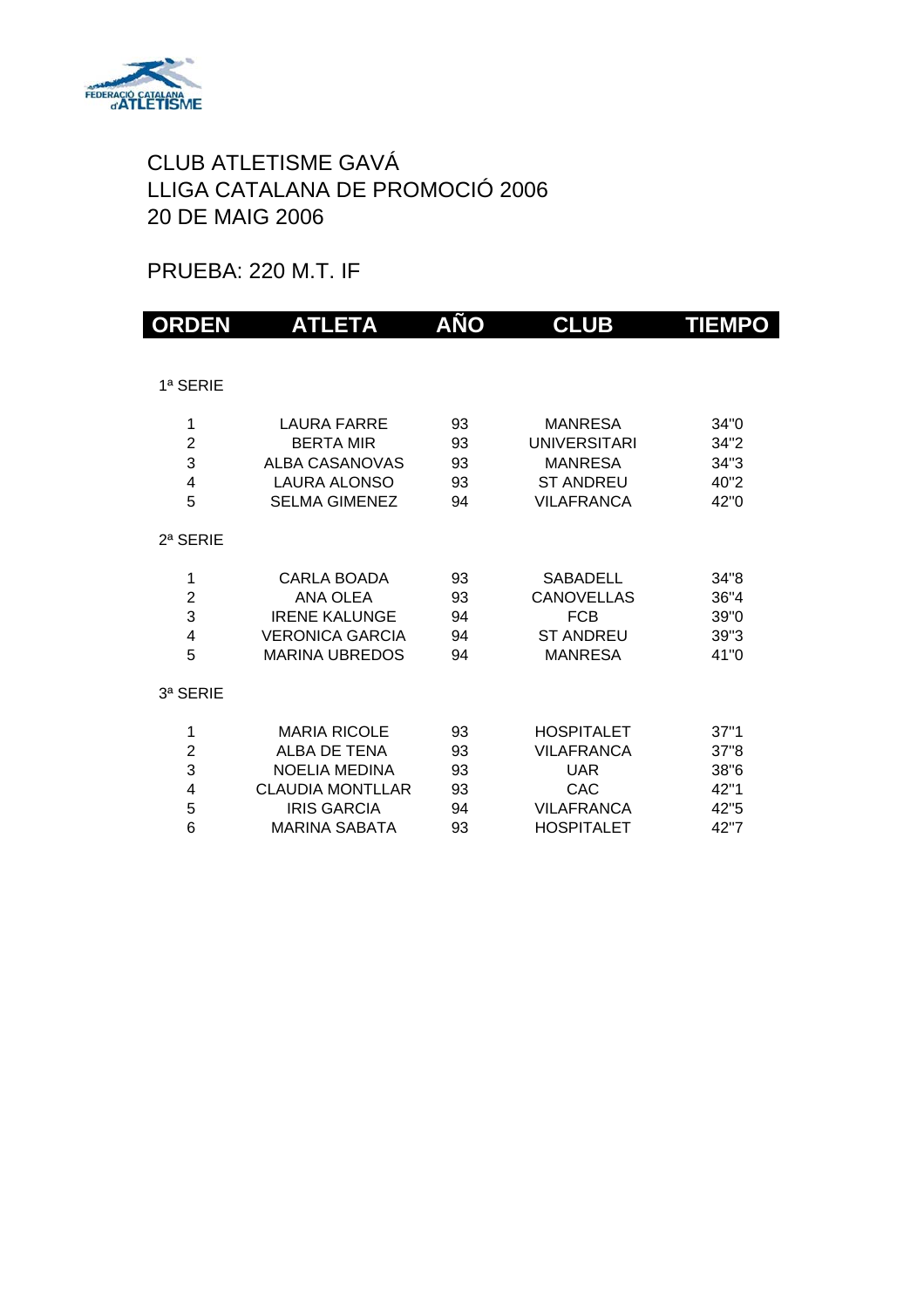

### PRUEBA: 150 M.L. IM

| <b>ORDEN</b>   | <b>ATLETA</b>              | AÑO | <b>CLUB</b>       | <b>TIEMPO</b> |
|----------------|----------------------------|-----|-------------------|---------------|
|                |                            |     |                   |               |
| 1ª SERIE       |                            |     |                   |               |
| 1              | <b>ISAAC SANCHEZ</b>       | 93  | <b>UAR</b>        | 20"0          |
| $\overline{2}$ | <b>SERGI LOPEZ</b>         | 93  | <b>CARREFOUR</b>  | 20"4          |
| 3              | <b>MARC MALDONADO</b>      | 94  | <b>MANRESA</b>    | 21"0          |
| 4              | <b>RAUL VALLE</b>          | 93  | <b>ST ANDREU</b>  | 21"6          |
| 2ª SERIE       |                            |     |                   |               |
| 1              | <b>CARLOS RODRIGUEZ</b>    | 93  | <b>PRATENC</b>    | 19"1          |
| $\overline{2}$ | <b>ANDREU TRIGUERO</b>     | 93  | GAVA              | 19"9          |
| 3              | <b>JUAN MIGUEL PINILLA</b> | 93  | <b>GAVA</b>       | 21"7          |
| 4              | <b>ADRIAN SANCHEZ</b>      | 94  | <b>CORNELLA</b>   | 23"4          |
| 3ª SERIE       |                            |     |                   |               |
| 1              | <b>MARC VALERO</b>         | 93  | <b>MANRESA</b>    | 19"5          |
| $\overline{2}$ | <b>OSCAR BASAULI</b>       | 94  | <b>FCB</b>        | 20"9          |
| 3              | <b>JORDI PROSPER</b>       | 94  | <b>ST ANDREU</b>  | 23"3          |
| 4              | POL FERNANDEZ              | 93  | <b>HOSPITALET</b> | 23"6          |
| 5              | <b>DAVID MENGUAL</b>       | 94  | <b>HOSPITALET</b> | 26"0          |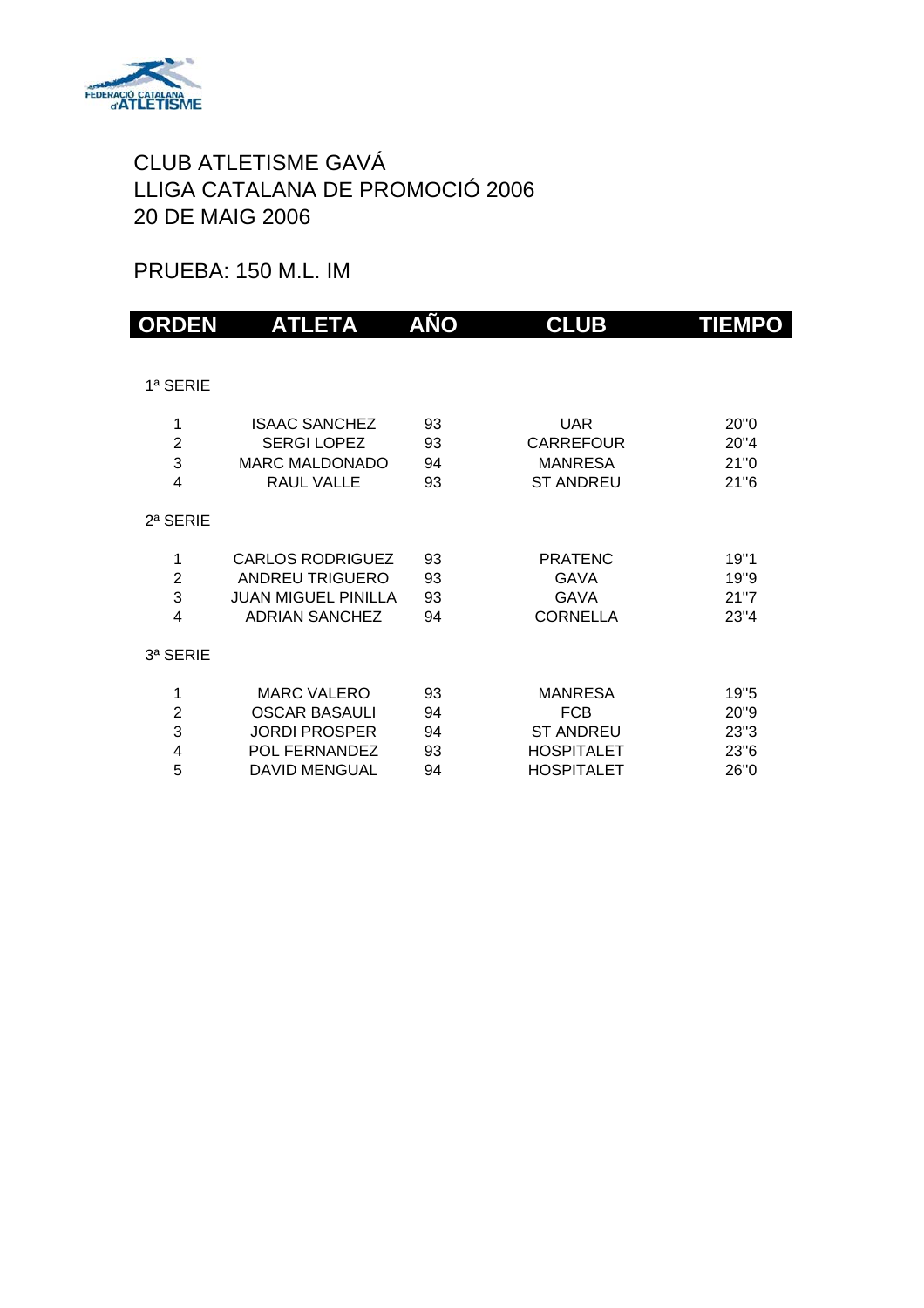

#### PRUEBA: 150 M.L. IF

| <b>ORDEN</b>                       | <b>ATLETA</b>                                                                                                          | AÑO                        | <b>CLUB</b>                                                                              | <b>TIEMPO</b>                        |
|------------------------------------|------------------------------------------------------------------------------------------------------------------------|----------------------------|------------------------------------------------------------------------------------------|--------------------------------------|
|                                    |                                                                                                                        |                            |                                                                                          |                                      |
| 1ª SERIE                           |                                                                                                                        |                            |                                                                                          |                                      |
| 1<br>2<br>3<br>4<br>5              | ANA OLEA<br><b>BERTA MIR</b><br><b>NOELIA MEDINA</b><br><b>ANAIS MONTERO</b><br><b>MARIA SABATA</b>                    | 93<br>93<br>93<br>93<br>93 | CANOVELLAS<br><b>UNIVERSITARI</b><br><b>UAR</b><br><b>ST ANDREU</b><br><b>HOSPITALET</b> | 19"9<br>20"5<br>20"8<br>22"1<br>24"6 |
| 2 <sup>a</sup> SERIE               |                                                                                                                        |                            |                                                                                          |                                      |
| 1<br>$\overline{c}$<br>3<br>4<br>5 | CARLA BOADA<br><b>ALBA CASANOVAS</b><br>ALBA TENA<br><b>LAURA PONT</b><br><b>IRENE KALUNGE</b>                         | 93<br>93<br>93<br>93<br>94 | SABADELL<br><b>MANRESA</b><br><b>VILAFRANCA</b><br><b>UNIVERSITARI</b><br><b>FCB</b>     | 20"1<br>21"2<br>21"3<br>23"0<br>23"4 |
| 3ª SERIE                           |                                                                                                                        |                            |                                                                                          |                                      |
| 1<br>$\overline{c}$<br>3<br>4<br>5 | LAURA DEL POSO<br>AINHOA ARRABAL<br><b>MARINA OHADOS</b><br><b>IRIS GARCIA</b><br>NFRFA ARRABAI                        | 93<br>93<br>94<br>94<br>94 | MANRESA<br>CAC<br><b>MANRESA</b><br><b>VILAFRANCA</b><br>CAC                             | 21"2<br>21"3<br>22"3<br>22"7<br>23"2 |
| 4ª SERIE                           |                                                                                                                        |                            |                                                                                          |                                      |
| 1<br>$\overline{2}$<br>3<br>4<br>5 | <b>CARLA ALCALDE</b><br><b>CLAUDIA GRIFAL</b><br><b>BERTA DOMINGUEZ</b><br><b>IRENE ANTUNEZ</b><br><b>PAULA SELVI</b>  | 93<br>93<br>93<br>94<br>93 | <b>PRATENC</b><br><b>HOSPITALET</b><br><b>FCB</b><br><b>TERRASSA</b><br><b>FCB</b>       | 20"8<br>21"7<br>22"2<br>22"5<br>22"9 |
| 5ª SERIE                           |                                                                                                                        |                            |                                                                                          |                                      |
| 1<br>$\overline{2}$<br>3<br>4<br>5 | <b>HELEN KALUNGE</b><br><b>MAR GRAU</b><br><b>LUCIA SANCHEZ</b><br><b>MARINA ARMILLES</b><br><b>JULIA GUIRADO</b>      | 93<br>94<br>94<br>93<br>94 | <b>FCB</b><br>FCB<br><b>UNIVERSITARI</b><br><b>UNIVERSITARI</b><br><b>AESE</b>           | 21"8<br>22"2<br>22"5<br>22"7<br>26"6 |
| 6ª SERIE                           |                                                                                                                        |                            |                                                                                          |                                      |
| 1<br>2<br>3<br>4<br>5              | <b>MARIA RICOTE</b><br><b>MONICA FERNANDEZ</b><br>JUDITH LINARES<br><b>CELIA ESTEBAN</b><br><b>CRISTINA MONTESINOS</b> | 93<br>93<br>94<br>93<br>94 | <b>HOSPITALET</b><br><b>HOSPITALET</b><br><b>ST ANDREU</b><br><b>UAC</b><br><b>UAC</b>   | 21"4<br>21"6<br>23"4<br>23"7<br>23"9 |
| 7ª SERIE                           |                                                                                                                        |                            |                                                                                          |                                      |
| 1<br>$\overline{c}$<br>3<br>4      | AIDA ANGEL<br><b>DACIL RODRIGUEZ</b><br><b>LAURA VICENTE</b><br><b>JANETTE LINARES</b>                                 | 93<br>94<br>94<br>94       | <b>PRATENC</b><br><b>PRATENC</b><br><b>PRATENC</b><br><b>ST ANDREU</b>                   | 20"7<br>22"8<br>23"1<br>23"2         |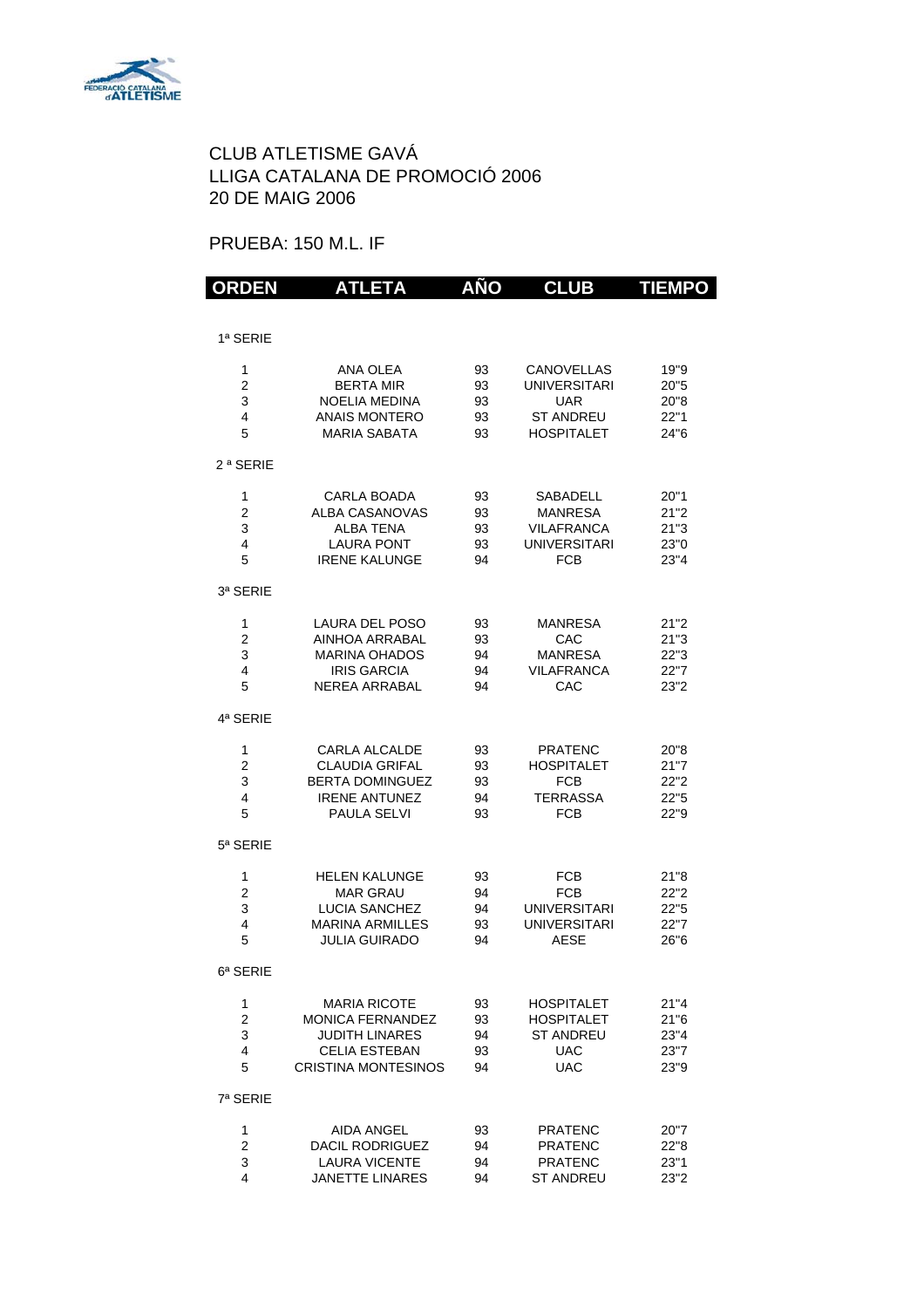

PRUEBA: 1000 m.obs IM

| <b>ORDEN</b> | <b>ATLETA</b>          | AÑO | <b>CLUB</b>       | <b>TIEMPO</b> |
|--------------|------------------------|-----|-------------------|---------------|
|              |                        |     |                   |               |
|              | <b>AITOR MARTIN</b>    | 93  | <b>MONTCADA</b>   | 3'11''5       |
| 2            | <b>SERGILOPEZ</b>      | 93  | CARREFOUR         | 3'16''7       |
| 3            | <b>MORAD CHENTOUF</b>  | 93  | <b>VILADECANS</b> | 3'17''1       |
| 4            | <b>MOISES ORTEGA</b>   | 93  | <b>RUA</b>        | 3'17''6       |
| 5            | DANIEL ALVAREZ         | 93  | <b>CORNELLA</b>   | 3'28"7        |
| 6            | ORIOL ASENSIO          | 93  | <b>CORNELLA</b>   | 3'29''3       |
| 7            | <b>ALBERT MARTIN</b>   | 93  | <b>HOSPITALET</b> | 3'31''9       |
| 8            | <b>MARCEL PURULL</b>   | 94  | <b>UAT</b>        | 3'32''5       |
| 9            | <b>JUAN MONTERUBIO</b> | 93  | <b>UAT</b>        | 3'37''9       |
| 10           | <b>ALEIX MARSAL</b>    | 94  | <b>VIC</b>        | 3'42''4       |
| 11           | <b>MARC ALCALA</b>     | 94  | GAVA              | 3'46''6       |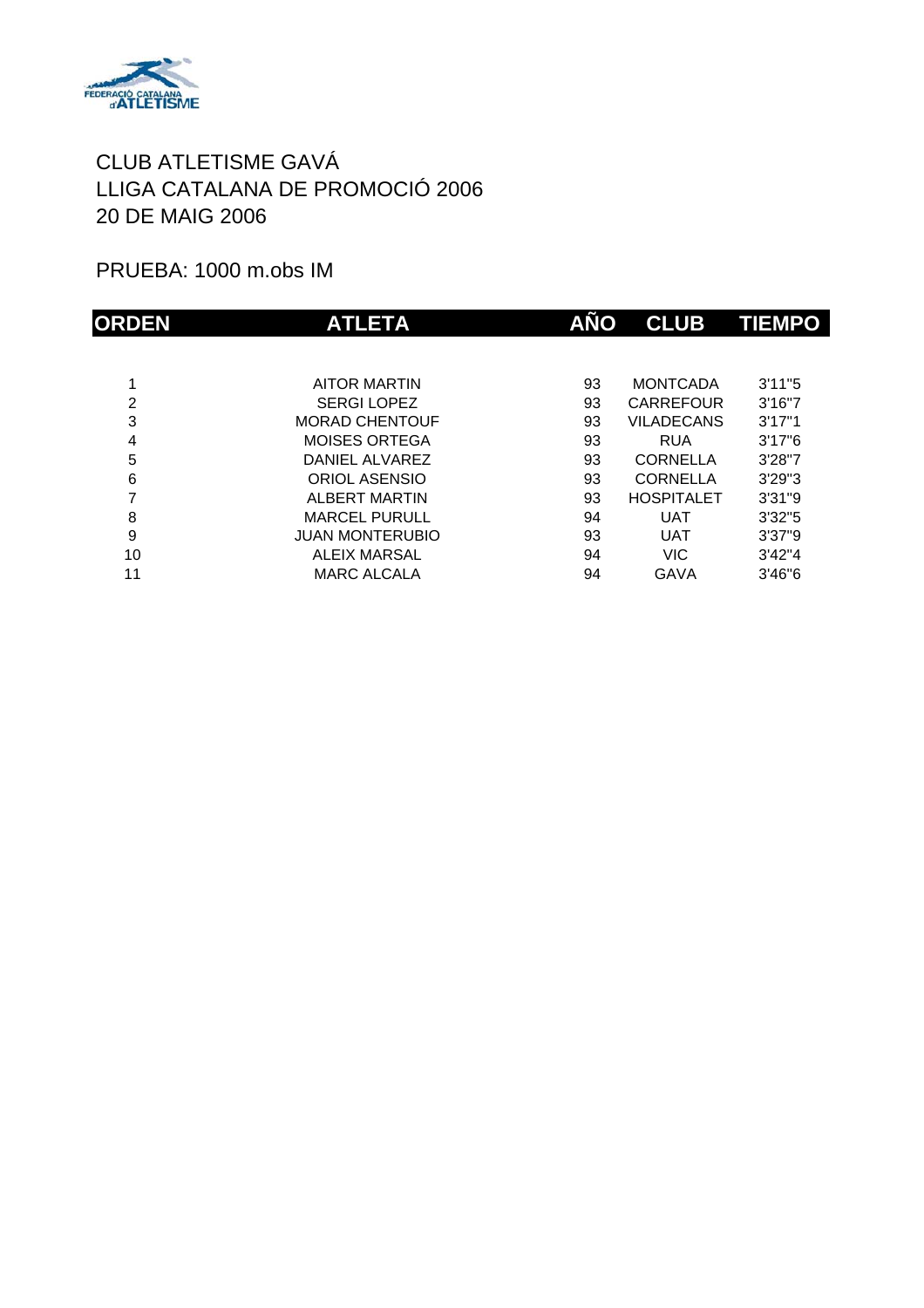

# PRUEBA: 60 m.t. AF

| <b>ORDEN</b>                 | ATLETA                                       | AÑO      | <b>CLUB</b>                         | <b>TIEMPO</b> |
|------------------------------|----------------------------------------------|----------|-------------------------------------|---------------|
|                              |                                              |          |                                     |               |
| 1ª SERIE                     |                                              |          |                                     |               |
| 1                            | <b>LISA CUESTA</b>                           | 95       | <b>MANRESA</b>                      | 11"1          |
| $\overline{2}$               | <b>EVA SANCHEZ</b><br><b>ARANTZA ORTEGA</b>  | 95       | <b>HOSPITALET</b><br><b>GAVA</b>    | 11"3          |
| 3<br>$\overline{\mathbf{4}}$ | <b>MARIA PURNIL</b>                          | 95<br>96 | <b>TERRASA</b>                      | 12"4<br>12"6  |
| 5                            | <b>NURIA GIMENO LOPEZ</b>                    | 95       | <b>PRATENC</b>                      | 14"5          |
| 2ª SERIE                     |                                              |          |                                     |               |
| 1                            | ANNA RUIZ VERDAGUER                          | 95       | <b>HOSPITALET</b>                   | 10"5          |
| $\overline{2}$               | <b>ARIADNA FALCO</b>                         | 95       | <b>FCB</b>                          | 10"8          |
| 3<br>4                       | <b>GEMMA SANTJOAN</b><br><b>CARLA PARDO</b>  | 95<br>96 | <b>MANRESA</b><br><b>PRATENC</b>    | 12"3<br>12"9  |
| 5                            | <b>MARTA GIBERT</b>                          | 96       | <b>CASTELLAR</b>                    | 13"3          |
| 3ª SERIE                     |                                              |          |                                     |               |
| 1                            | MIREIA SUÑE                                  | 95       | <b>HOSPITALET</b>                   | 11"4          |
| $\overline{2}$               | LIDIA NUÑEZ                                  | 95       | <b>HOSPITALET</b>                   | 11"9          |
| 3<br>$\overline{\mathbf{4}}$ | JUDITH BARRIU<br><b>MIREIA RIBERA</b>        | 95       | <b>AESE</b><br><b>MANRESA</b>       | 12"4<br>13"1  |
|                              |                                              | 96       |                                     |               |
| 4ª SERIE                     |                                              |          |                                     |               |
| 1                            | <b>CRISTINA LARA</b>                         | 95       | <b>PRATENC</b>                      | 10"7          |
| $\overline{2}$               | MARIA DEL MAR CABELLO                        | 95       | <b>GAVA</b>                         | 10"9          |
| 3                            | <b>CRISTINA GARCIA</b>                       | 95       | <b>UNIVERSITARI</b>                 | 11"4          |
| $\overline{\mathbf{4}}$<br>5 | <b>CLAUDIA DEL PASO</b><br><b>MAR AGUAYO</b> | 95<br>95 | <b>MANRESA</b><br><b>HOSPITALET</b> | 11"6<br>11"8  |
|                              |                                              |          |                                     |               |
| 5ª SERIE                     |                                              |          |                                     |               |
| 1                            | <b>ESTELA PELLICER</b>                       | 96       | <b>PRATENC</b>                      | 9"8           |
| $\overline{2}$               | <b>SONIA NASARRE</b>                         | 96       | <b>HOSPITALET</b>                   | 10"9          |
| 3                            | <b>ALBA ROCA</b>                             | 95       | <b>CASTELLAR</b>                    | 11"2          |
| $\overline{4}$<br>5          | <b>ELISA BERGA</b><br>ALBA DE ARRIBA         | 95<br>95 | AESE<br><b>MANRESA</b>              | 11"7<br>12"2  |
|                              |                                              |          |                                     |               |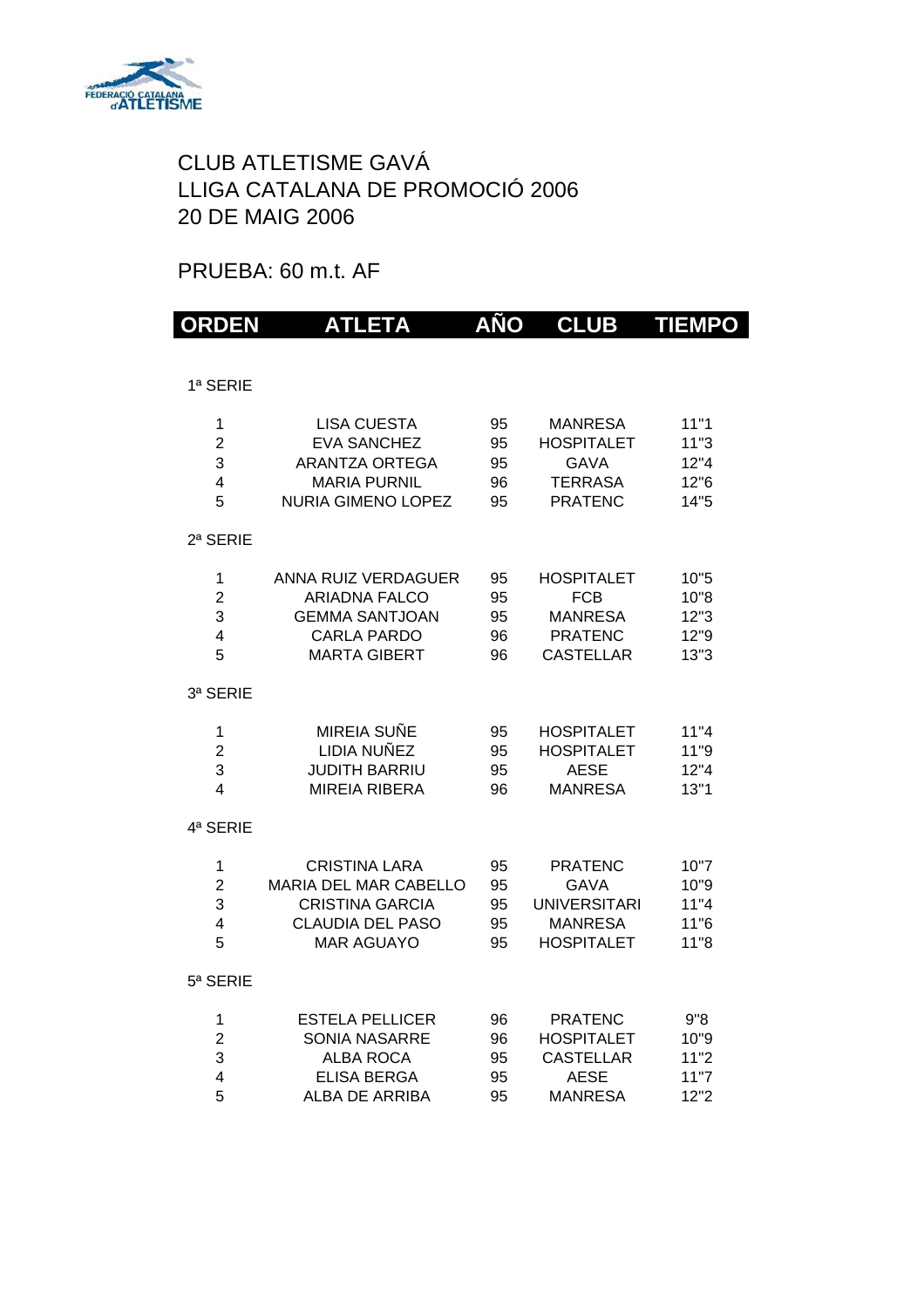

## PRUEBA: 60 m.t. AM

| <b>ORDEN</b>                       | <b>ATLETA</b>                                                                                                     | AÑO                        | <b>CLUB</b>                                                                           | <b>TIEMPO</b>                        |
|------------------------------------|-------------------------------------------------------------------------------------------------------------------|----------------------------|---------------------------------------------------------------------------------------|--------------------------------------|
|                                    |                                                                                                                   |                            |                                                                                       |                                      |
| 1ª SERIE                           |                                                                                                                   |                            |                                                                                       |                                      |
| 1<br>$\overline{2}$<br>3<br>4<br>5 | <b>MARC FLORENZA</b><br>YAVOR DRAGONIROV<br><b>HOGESCU PAUL</b><br><b>JOAN VALVERDE</b><br><b>XAVI INGLAVAGA</b>  | 95<br>95<br>95<br>95<br>95 | <b>TERRASSA</b><br><b>TERRASSA</b><br><b>HOSPITALET</b><br><b>AESE</b><br><b>GAVA</b> | 11"0<br>11"3<br>12"8<br>13"0<br>13"9 |
| 2ª SERIE                           |                                                                                                                   |                            |                                                                                       |                                      |
| 1<br>$\overline{2}$<br>3<br>4<br>5 | <b>VICTOR SABARILLO</b><br><b>DAVID ALBUQUERQUE</b><br><b>JONAI RODRIGUEZ</b><br>ALBERTO FERNANDEZ<br>OSCAR FANDO | 96<br>95<br>96<br>96<br>96 | <b>MANRESA</b><br><b>AESE</b><br><b>PRATENC</b><br>UNIVERSITARI<br><b>GAVA</b>        | 10"4<br>10"7<br>11"3<br>11"9<br>12"3 |
| 3ª SERIE                           |                                                                                                                   |                            |                                                                                       |                                      |
| 1<br>$\overline{2}$<br>3<br>4<br>5 | <b>AITOR LOSADA</b><br><b>GERARD RAIMON</b><br><b>MIGUEL FITE</b><br><b>FRANCESC MIR</b><br><b>OSCAR GIMENEZ</b>  | 95<br>96<br>96<br>96<br>96 | <b>GAVA</b><br><b>MANRESA</b><br><b>AESE</b><br>UNIVERSITARI<br><b>PRATENC</b>        | 11"8<br>11"8<br>12"4<br>12"4<br>14"7 |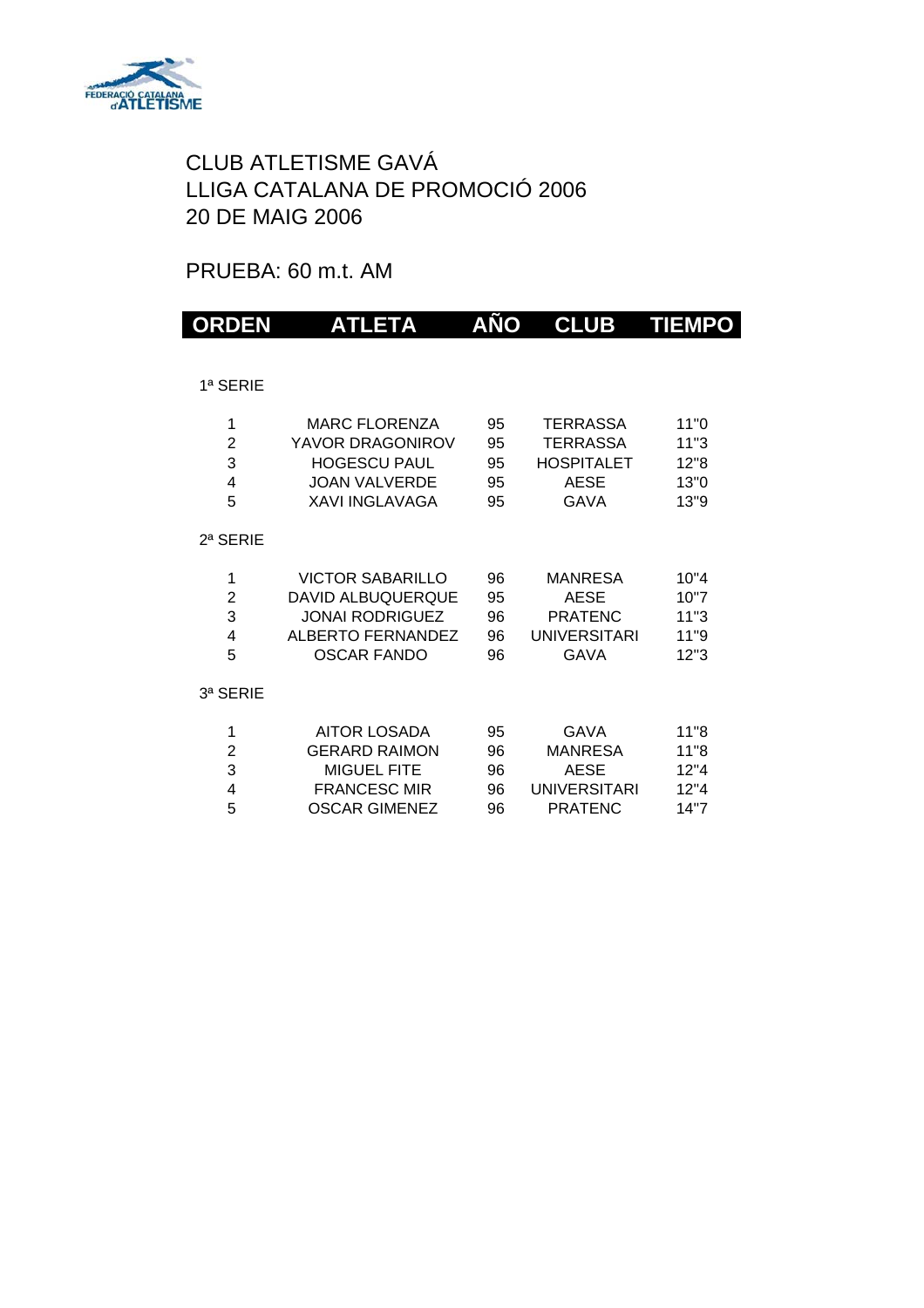

PRUEBA: 600 m.ll. AM

| ORDEN | <b>ATLETA</b>           | AÑO | <b>CLUB</b>         | <b>TIEMPO</b> |
|-------|-------------------------|-----|---------------------|---------------|
|       |                         |     |                     |               |
| 1     | <b>AITOR LOSADA</b>     | 95  | GAVA                | 2'00"4        |
| 2     | HAITAM TAZOUI           | 96  | GAVA                | 2'01"8        |
| 3     | <b>VICTOR SABARIEGO</b> | 96  | <b>MANRESA</b>      | 2'02"2        |
| 4     | <b>JONAI RODRIGUEZ</b>  | 96  | PRATENC             | 2'07"6        |
| 5     | <b>GERARD LUNON</b>     | 96  | <b>MANRESA</b>      | 2'08"7        |
| 6     | <b>FRANCESC MIR</b>     | 95  | <b>UNIVERSITARI</b> | 2'11"9        |
| 7     | <b>MARC FLORENZA</b>    | 95  | TERRASA             | 2'14''2       |
| 8     | JOAN VALVERDE           | 95  | <b>AESE</b>         | 2'19''5       |
| 9     | <b>PAU OCTAVIAL</b>     | 95  | <b>HOSPITALET</b>   | 2'23"0        |
| 10    | ALBERTO FERNANDEZ       | 96  | <b>UNIVERSITARI</b> | 2'28"0        |
| 11    | <b>OSCAR FANDO</b>      | 96  | GAVA                | 2'44"8        |
| 12    | <b>XAVI INGLAVAGA</b>   | 96  | GAVA                | 2'49"8        |
| 13    | OSCAR GIMENEZ           | 96  | PRATENC             | 3'02"0        |
|       |                         |     |                     |               |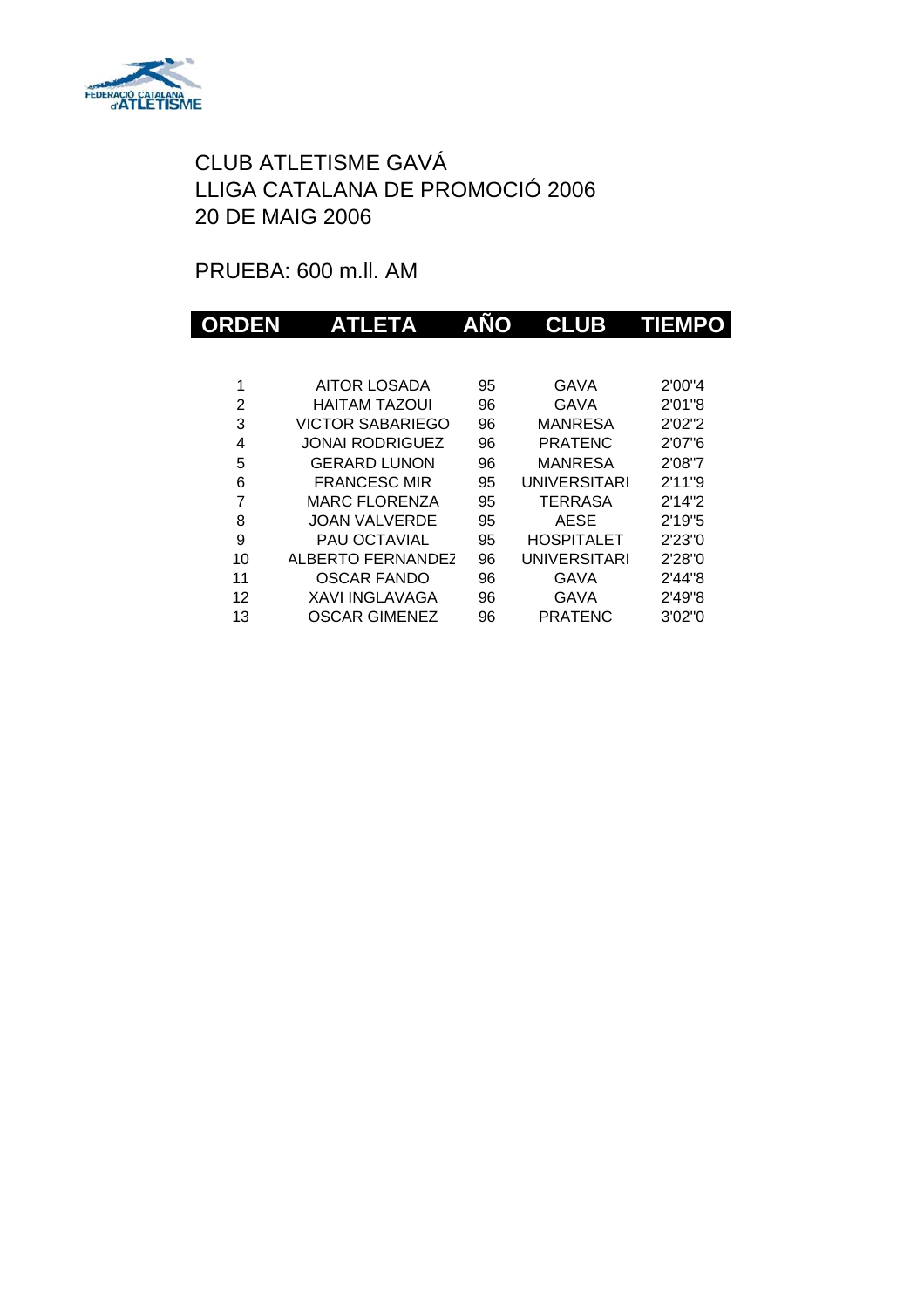

PRUEBA: 600 m.ll. AF

| ORDEN          | <b>ATLETA</b>           | AÑO | <b>CLUB</b>         | <b>TIEMPO</b> |
|----------------|-------------------------|-----|---------------------|---------------|
|                |                         |     |                     |               |
| 1              | SONIA NASARRE           | 96  | <b>HOSPITALET</b>   | 2'06"7        |
| 2              | ANA RUIZ                | 95  | <b>HOSPITALET</b>   | 2'08"6        |
| 3              | LIDIA NUÑEZ             | 95  | <b>HOSPITALET</b>   | 2'09"4        |
| 4              | CRISTINA GARCIA         | 95  | <b>UNIVERSITARI</b> | 2'10"4        |
| 5              | <b>LISA QUESTO</b>      | 95  | <b>MANRESA</b>      | 2'11''4       |
| 6              | <b>EVA SANCHEZ</b>      | 95  | <b>HOSPITALET</b>   | 2'11''7       |
| $\overline{7}$ | <b>ALBA ROCA</b>        | 95  | <b>CASTELLAR</b>    | 2'13''5       |
| 8              | MIREIA SUÑE             | 95  | <b>HOSPITALET</b>   | 2'14''5       |
| 9              | <b>CLAUDIA DEL PASO</b> | 95  | <b>MANRESA</b>      | 2'15''3       |
| 10             | ARIADNA FALCO           | 95  | <b>FCB</b>          | 2'15"8        |
| 11             | <b>MAR AGUAYO</b>       | 95  | <b>HOSPITALET</b>   | 2'21"9        |
| 12             | <b>MIREIA RIBERA</b>    | 96  | <b>MANRESA</b>      | 2'26"1        |
| 13             | ALBA DE ARRIBA          | 95  | <b>MANRESA</b>      | 2'27"9        |
| 14             | <b>GEMMA SANTJOAN</b>   | 95  | <b>MANRESA</b>      | 2'29"4        |
| 15             | ELISA BERGOS            | 95  | <b>AESE</b>         | 2'34"4        |
|                |                         |     |                     |               |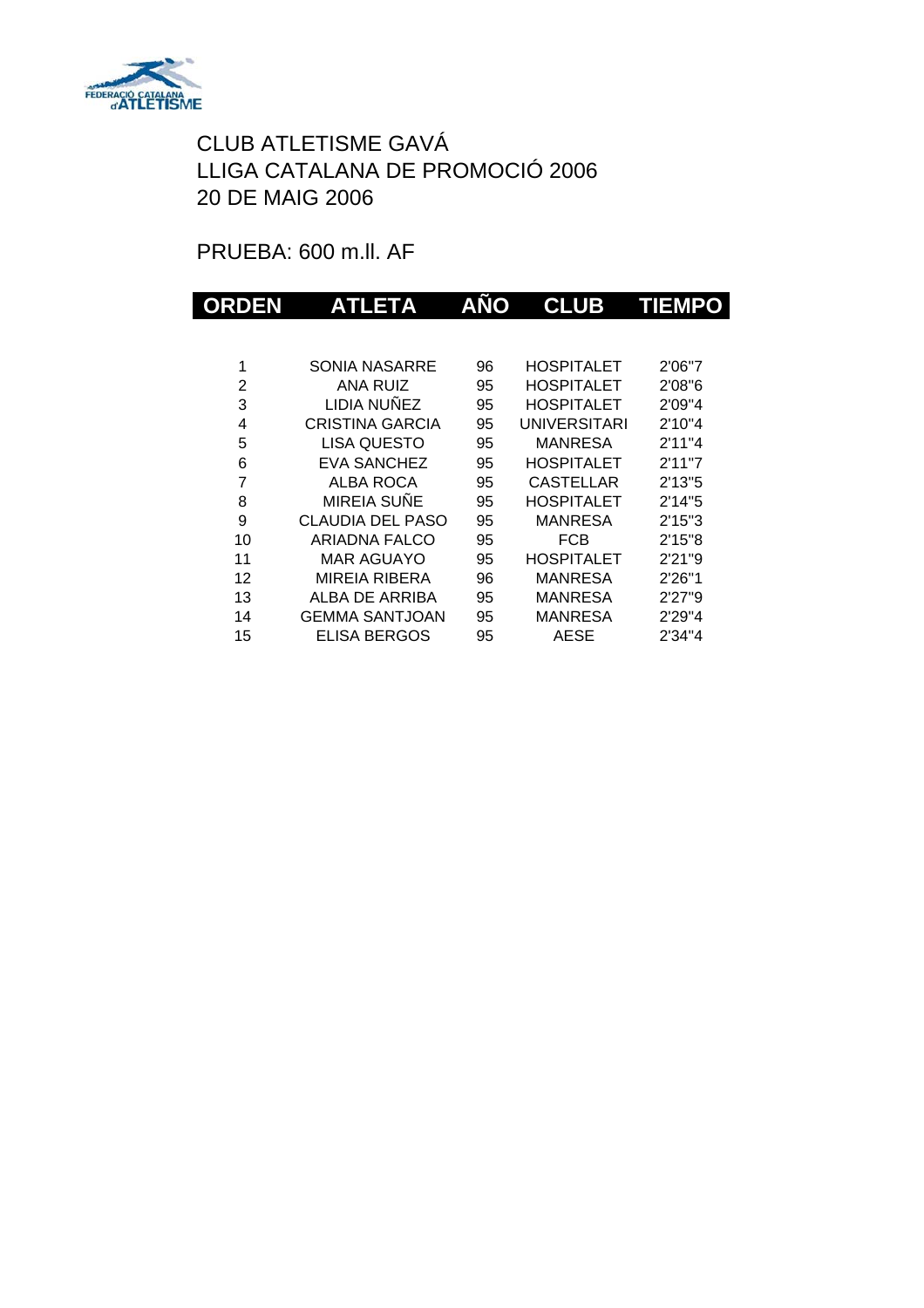

PRUEBA: Triple CM

| <b>ORDEN</b>   | <b>ATLETA</b>                | AÑO | <b>CLUB</b>         |       | 1r 2 ON                 |                         |       |                         |       | 3r 4 RT 5 É 6 E MARCA |
|----------------|------------------------------|-----|---------------------|-------|-------------------------|-------------------------|-------|-------------------------|-------|-----------------------|
| 1              | JOSE ANGEL QUINTANAL SANCHEZ | 91  | <b>MOLLET</b>       | 12,28 | 11,26                   | 12,09                   | 12,30 | 12,22                   | X     | 12,30                 |
|                |                              |     |                     | 2,0   | 1,1                     | 2,0                     | 4,1   | 1,9                     | 2,7   |                       |
| $\overline{2}$ | <b>GUILLEN MARCOS ROBAS</b>  | 91  | <b>UGBA</b>         | 11,95 | 12,12                   | 0                       | 11,55 | 12,25                   | 11,96 | 12,25                 |
|                |                              |     |                     | 2,3   | 1,6                     |                         | 0,7   | 3,6                     | 2,0   |                       |
| 3              | DANIEL MARCOS ROBAS          | 91  | <b>UGBA</b>         | X     | 11,74                   | 11.34                   | X     | X                       | X     | 11,74                 |
|                |                              |     |                     | 3,1   | 1,5                     | 1,7                     | 1,9   | 2,2                     | 2,3   |                       |
| 4              | <b>GAEL MARQUES LOZACH</b>   | 91  | <b>GAVA</b>         | X     | 11,28                   | 10,88                   | X     | $\overline{\mathsf{x}}$ | 9,8   | 11,28                 |
|                |                              |     |                     | 2,8   | 3,9                     | 1,8                     | 2,1   | 2,0                     | 5,9   |                       |
| 5              | CARLOS ALGUEZA GAXIG         | 92  | CATALUNYA           | X     | X                       | 10,98                   | X     | 11,16                   | 10,91 | 11,16                 |
|                |                              |     |                     | 3,8   | 2,7                     | 2,7                     | 3,2   | 2,3                     | 0,8   |                       |
| 6              | ALEX CODINA JIMENEZ          | 92  | <b>HOSPITALET</b>   | 10,42 | 9,23                    | 10,21                   | 10,37 | 10,49                   | X     | 10,49                 |
|                |                              |     |                     | 3,6   | 2,4                     | 3,0                     | 3,4   | 1,8                     | 2,6   |                       |
| 7              | ROBERTO GONZALEZ MARTINEZ    | 92  | <b>CATALUNYA</b>    | 9,84  | X                       | 10,28                   | 10,38 | $\mathbf 0$             | 0     | 10,38                 |
|                |                              |     |                     | 2,6   | 1,7                     | 1,8                     | 5,5   |                         |       |                       |
| 8              | PAU SOLER RAMIREZ            | 92  | <b>HOSPITALET</b>   | 10,05 | 10,06                   | $\overline{\mathsf{x}}$ | X     | 10,13                   | X     | 10,13                 |
|                |                              |     |                     | 3,6   | 1,8                     | 4,3                     | 2,0   | 4,8                     | 1,8   |                       |
| 9              | MARC BATALLÁ SALINAS         | 91  | <b>UNIVERSITARI</b> | 9,22  | $\overline{\mathsf{x}}$ | 9,41                    |       |                         |       | 9,41                  |
|                |                              |     |                     | 3,0   | 3,0                     | 1,0                     |       |                         |       |                       |
| 10             | JAIME MUNTADA COMAS          | 92  | <b>CASTELLAR</b>    | 9,35  | X                       | 9,32                    |       |                         |       | 9,35                  |
|                |                              |     |                     | 1,5   | 0,4                     | 1,4                     |       |                         |       |                       |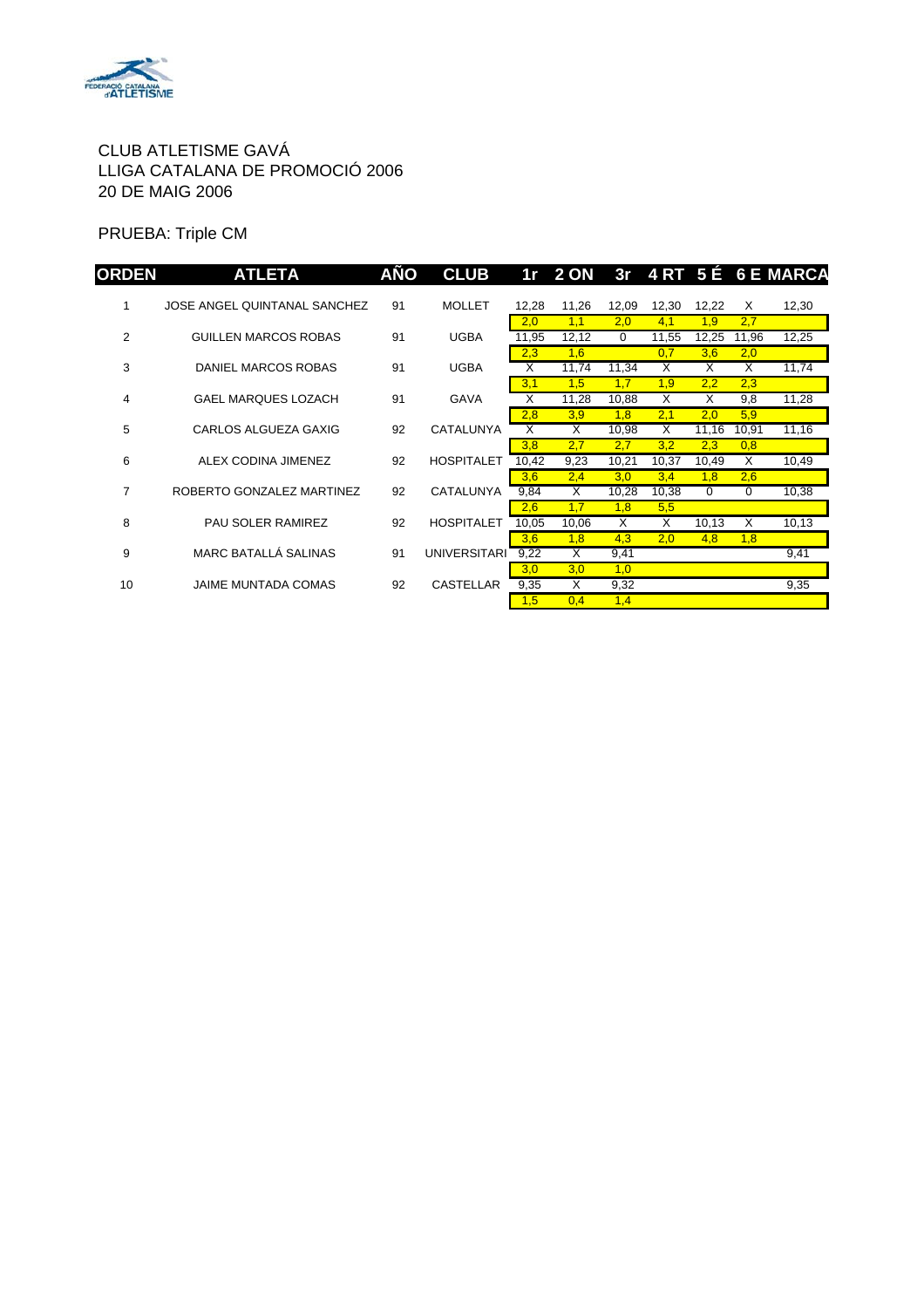

PRUEBA: Perxa CM

|   | ORDEN ATLETA                 |    | AÑO CLUB          |   |    |     |            |     |            |    |         | 1,70 1,90 2,10 2,30 2,50 2,70 2,80 2,90 3,00 3,20 3,30 3,40 MARCA |
|---|------------------------------|----|-------------------|---|----|-----|------------|-----|------------|----|---------|-------------------------------------------------------------------|
|   |                              |    |                   |   |    |     |            |     |            |    |         |                                                                   |
|   | <b>HECTOR LINARES ARROYO</b> | 91 | FC BARCELONA      |   |    |     |            |     |            | XO | XXO XXX | 3.30                                                              |
| 2 | <b>MARTI COSTA GIMENO</b>    | 92 | <b>HOSPITALET</b> |   |    |     |            |     | <b>XXX</b> |    |         | 2,70                                                              |
| 3 | GUILLEM DOMINGO RUIZ         | 92 | <b>FCB</b>        |   | O. |     |            | XO. | <b>XXX</b> |    |         | 2,70                                                              |
| 4 | ERIC ESTEVA HERNANDEZ        | 92 | JAS               | O |    |     | <b>XXX</b> |     |            |    |         | 2.30                                                              |
| 5 | <b>MARC GILI VICIOSO</b>     | 92 | CASTELLAR         | O | XΟ | XO  | <b>XXX</b> |     |            |    |         | 2.30                                                              |
| 6 | ALEIX CASANOVAS MARQUES      | 92 | CASTELLAR         |   |    | XXX |            |     |            |    |         | 2,10                                                              |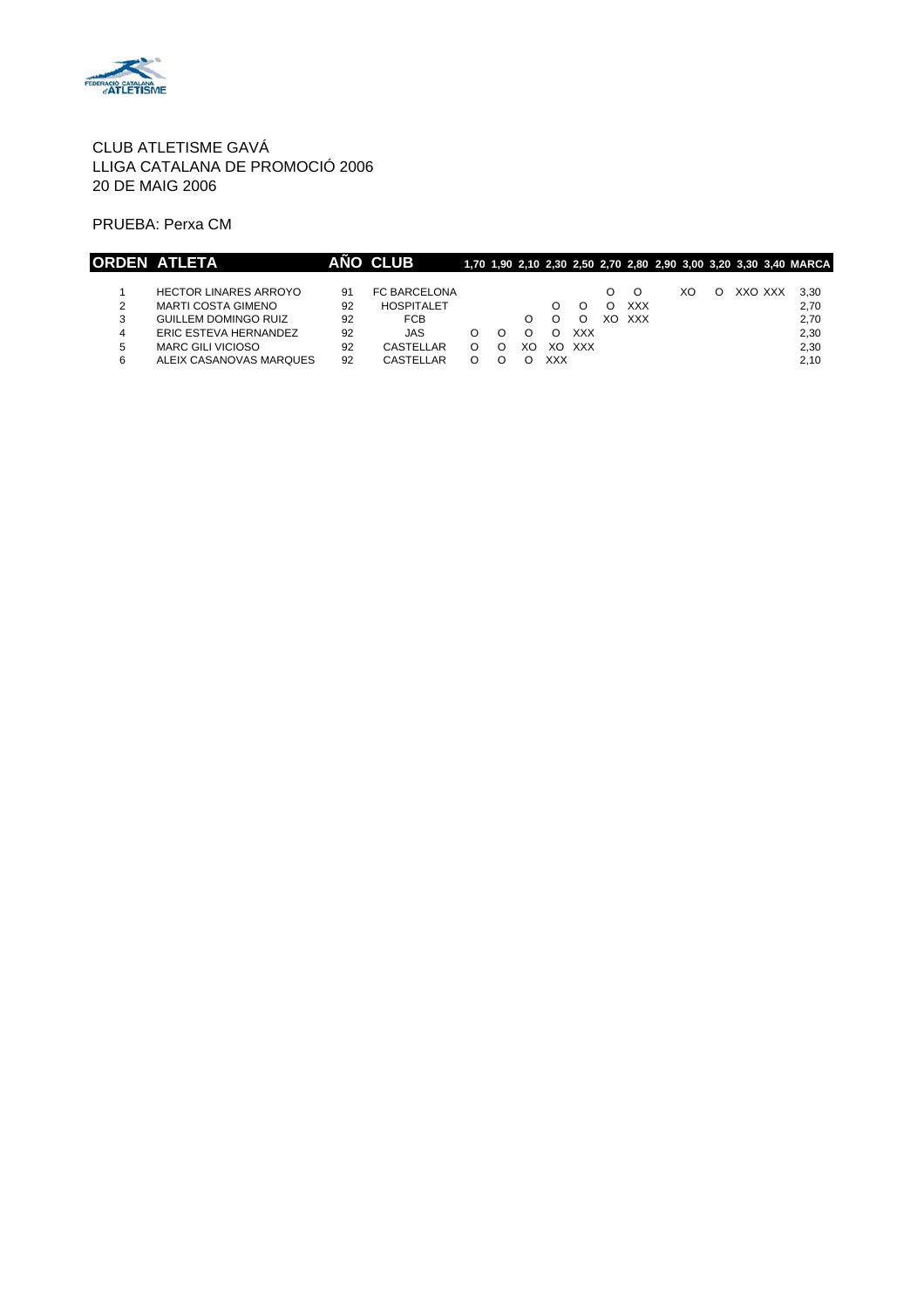

#### PRUEBA:Pes CF

| <b>ORDEN</b> | <b>ATLETA</b>                   | AÑO | <b>CLUB</b>       |      |      |      |      |      |      | 1R 2 ON 3R 4R 5E 6E MARCA |
|--------------|---------------------------------|-----|-------------------|------|------|------|------|------|------|---------------------------|
|              | <b>MONICA RUIZ VERDAGUER</b>    | 92  | <b>HOSPITALET</b> | 7.76 | 8.29 | 7.98 | 8.13 | 7.78 | 7.95 | 8,29                      |
| ◠            | ANA MARIA GALLEGO JIMENEZ       | 91  | <b>BADALONA</b>   | 7.70 | 8.26 | X    | 8.18 | 7.51 | 7.81 | 8,26                      |
| 3            | <b>MORA GARCIA ANDRES</b>       | 92  | AACC              | 7.22 | 7.27 | 6.88 | 7.19 | 7.50 | 7.66 | 7,66                      |
| 4            | MARTA ALONSO GARDON             | 91  | <b>AESE</b>       | 6.86 | 5.41 | 7.62 |      |      |      | 7,62                      |
| 5            | <b>MONICA FROILAN RODRIGUEZ</b> | 92  | CAC               | 6.72 | 6.68 | 6.68 | 6.96 | 6.98 | 6.91 | 6,98                      |
| 6            | JOANA PIÑOL SUPERREGUI          | 92  | <b>BARCELONA</b>  | 5.73 | 6.38 | 6.60 | X    | 6.65 | 6.84 | 6.84                      |
|              | YASMINA GONZALÑEZ LOPEZ         | 92  | C.A.C.            | 6.70 | 6.58 | 6.46 | 5.63 | 5.65 | 6.51 | 6.70                      |
| 8            | CAROLINA NAVARRO MONTALBAN      | 92  | <b>HOSPITALET</b> | 5.23 | 5.40 | 6.08 | 5.48 | 5.49 | 5.26 | 6,08                      |
| 9            | ANABEL GARCIA MARTINEZ          | 92  | C.A.C.            | 5.91 | 5.86 | 5.62 |      |      |      | 5.91                      |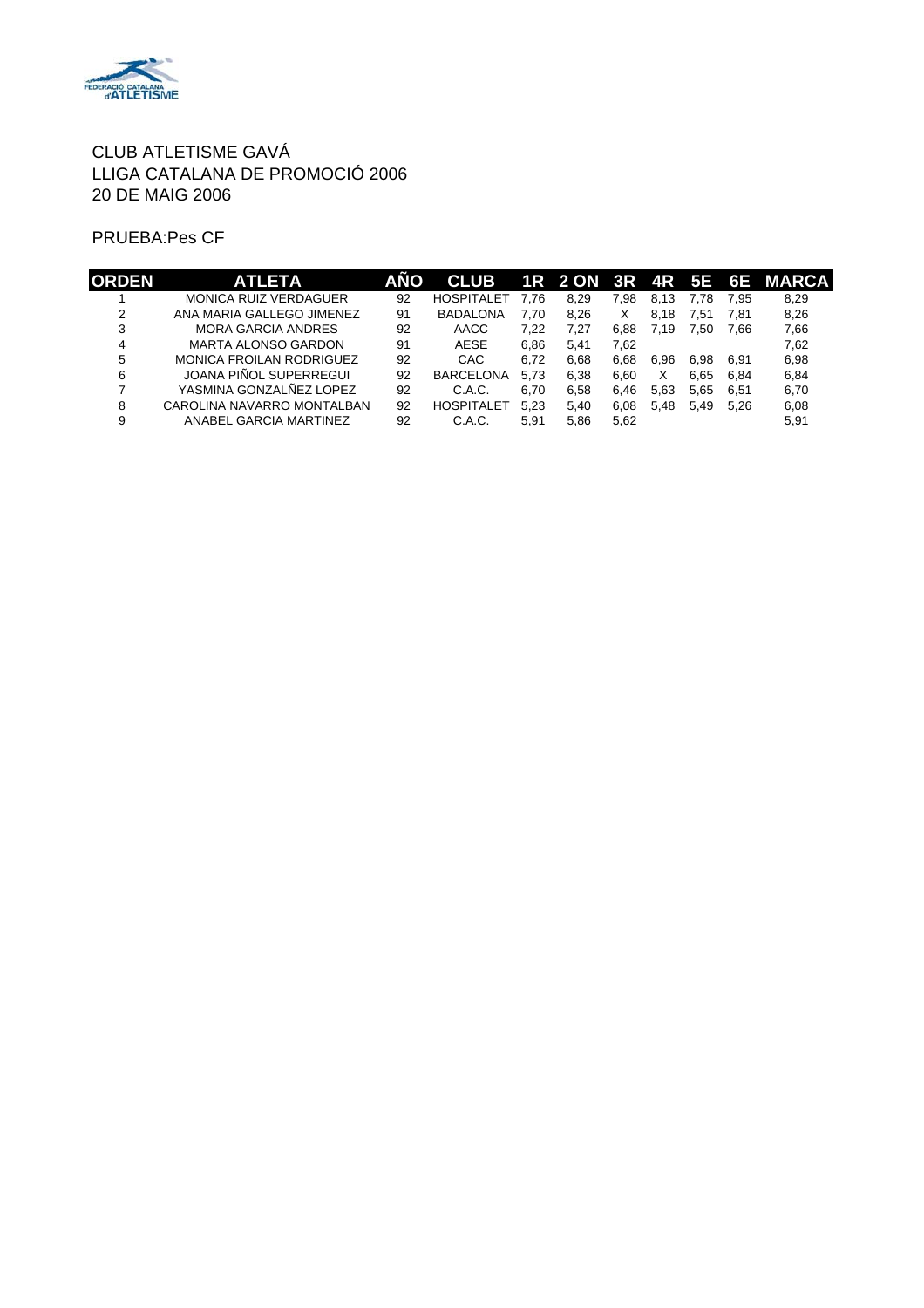

PRUEBA: DISCO CM

|   | <b>ATLETA</b>          | AÑO  | <b>CLUB</b>  |       | 1R 2 ON 3R 4T |       |             | ' 5E        | 6E    | <b>MARCA</b> |
|---|------------------------|------|--------------|-------|---------------|-------|-------------|-------------|-------|--------------|
|   | RAFAEL FNDEZ FORNET    | 1991 | <b>GAVA</b>  | 32.75 | 32.56         | 33.2  | 28.98       | X           |       | 33.2         |
| 2 | <b>JAIME CABELLO</b>   | 1992 | CASTELLA     | 26.71 | X             | 32.65 | х           | 33.07       | X     | 33.07        |
| 3 | BORJA FONSECA DE ASCÓ  | 1992 | AAC          | 28.71 | 31.81         | 29.29 | X           | X           | х     | 31.81        |
| 4 | ALEX DE CASTRO CATALAN | 1991 | L`HOSPITALET |       | Χ             | 26.04 | X           | х           | х     | 26.04        |
| 5 | DAVID ESTEVE CRUZ      | 1991 | <b>AESE</b>  | 25'22 | 21.89         | X     | 20.87       | 21.24       | 22.79 | 25.22        |
| 6 | ALBERT PARRA MONDEJAR  | 1992 | <b>GAVA</b>  | 24.62 | x             |       |             |             | 25.08 | 25.08        |
|   | JOAN BERGUES MASSÓ     | 1991 | AESE         |       |               | 17.75 | 23,42 24,46 |             | 21.5  | 24.46        |
| 8 | JORDI MUNYOZ GORRIZ    | 1992 | AESE         |       | 22.16         |       | 20.74       | 21.18 21.41 |       | 22.16        |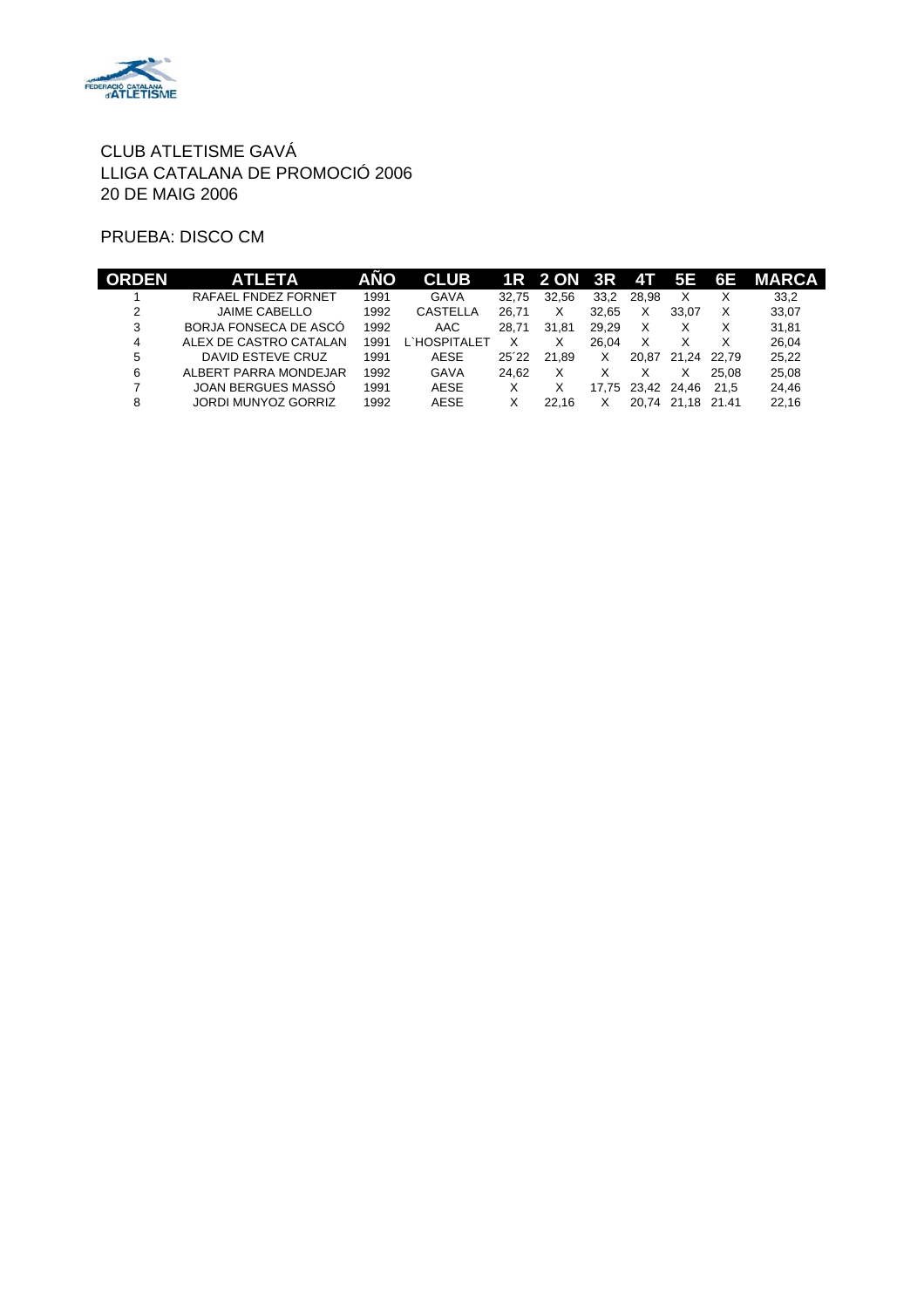

PRUEBA:Alçada AM

| ORDEN | <b>ATLETA</b>          | <b>AÑO</b> | <b>CLUB</b>    |    |   |     |            |    |     |     |            | 0,90 0,95 1,00 1,05 1,10 1,15 1,18 1,21 MARCA |
|-------|------------------------|------------|----------------|----|---|-----|------------|----|-----|-----|------------|-----------------------------------------------|
|       |                        |            |                |    |   |     |            |    |     |     |            |                                               |
|       | AITOR LOSADA GONZALEZ  | 95         | GAVA           | O  | O |     | $\Omega$   | XO | O   | O   | XXX        | 1.18                                          |
| 2     | DAVID ALBURQUERQUE     | 95         | AESE           | O  | O | O   | O          | XO | O   | XO. | <b>XXX</b> | 1.18                                          |
| 3     | VICTOR SABARIEGA       | 96         | <b>MANRESA</b> | O  | O | O   | O          | O  | XXO | O   | XXX        | 1.18                                          |
| 4     | <b>MARC FLORENZO</b>   | 95         | TERRASSA       |    |   |     | XO         | O  | O   | XXX |            | 1,15                                          |
| 5     | ALBERTO FERNANDEZ      | 96         | UNIVERSITARI   | O  | O | O   | <b>XXX</b> |    |     |     |            |                                               |
| 6     | <b>JONAI ROGRIGUEZ</b> | 96         | <b>PRATENC</b> | XO | O | XXX |            |    |     |     |            | 0.95                                          |
| 7     | <b>MIQUEL FITE</b>     | 96         | AESE           |    |   |     |            |    |     |     |            | <b>NULS</b>                                   |
| 8     | YAVOR ARAGOMIRV        | 95         | TERRASSA       |    |   |     | XXX        |    |     |     |            | <b>NULS</b>                                   |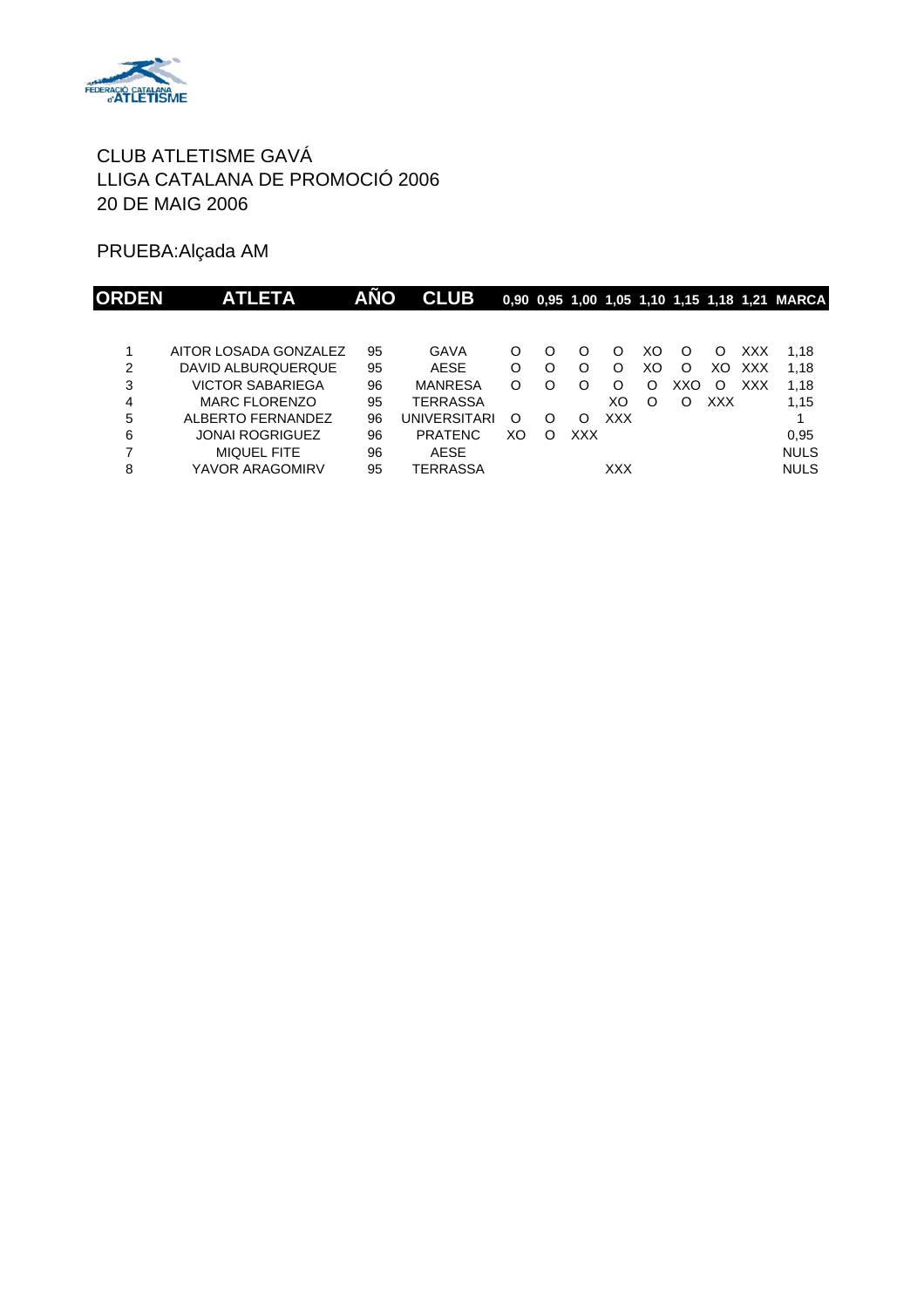

PRUEBA: Triple CF

| <b>ORDEN</b> | <b>ATLETA</b>                   | <b>AÑO</b> | <b>CLUB</b>       |                    |                    |                    |             |              |             | 1r 2 ON 3r 4 RT 5 E 6 E TOTAL |
|--------------|---------------------------------|------------|-------------------|--------------------|--------------------|--------------------|-------------|--------------|-------------|-------------------------------|
|              | PATRICIA RODRIGUEZ FERNANDEZ    | 91         | <b>GAVA</b>       | 10.66              | 10.98              | 10.95              | X.          | X            | 10.85       | 10,98                         |
|              |                                 |            |                   | 2,3                | 1,7                | 1,8                | 3,7         | 1,8          | 2,0         |                               |
| 2            | ALBA MANZANO LLAMAS             | 92         | <b>HOSPITALET</b> | 10.71<br>4,7       | 10.61<br>3,4       | 10.42<br>5,3       | 10.8<br>3,9 | 10,81<br>4,6 | X<br>5,2    | 10,81                         |
| 3            | ARIADNA CALZADA ESCRICH         | 92         | AAC               | 9,78               | 9,38               | 9,2                | 9,39        | 9,35         | 9,61        | 9,78                          |
|              |                                 |            |                   | 4,4                | 1,6                | 2,6                | 5,1         | 4,6          | 3,0         |                               |
| 4            | MARTA ALONSO GARDON             | 91         | <b>AESE</b>       | X                  | 9,21               | 9,72               | 9,56        | X            | $\Omega$    | 9,72                          |
| 5            | CAROLINA NAVARRO MONTALBAN      | 92         | <b>HOSPITALET</b> | 3,5<br>9,17        | 0,2<br>9,12        | 4,3<br>9,57        | 3,4<br>9,22 | 1,9<br>9,46  | X           | 9,57                          |
| 6            | YASMINA GONZALEZ LOPEZ          | 92         | <b>PRATENC</b>    | 1,3<br>9,55        | 2,3<br>9,14        | 5,0<br>9,19        | 2,4<br>9,19 | 2,1<br>9,26  | 3,5<br>8,68 | 9,55                          |
| 7            | <b>MONICA RUIZ VERDAGUER</b>    | 91         | <b>HOSPITALET</b> | 4,4<br>8,5         | 1.1<br>8,92        | 3,7<br>9,07        | 3,2<br>9,11 | 5,0<br>9,13  | 2,2<br>9,2  | 9,2                           |
| 8            | NURIA ANDRES BOMIN              | 91         | AAC               | 3,3<br>8,69        | 4,1<br>8,65        | 4,5<br>Х           | 4,4<br>8,41 | 4,5<br>X     | 4,3<br>X    | 8,69                          |
| 9            | <b>MONICA FROILAN RODRIGUEZ</b> | 92         | CAC               | 3,5<br>8,02<br>2,8 | 2,3<br>8,09<br>1,7 | 2,5<br>8,11<br>1,7 | 2,1         | 4,0          | 4,6         | 8,11                          |
|              |                                 |            |                   |                    |                    |                    |             |              |             |                               |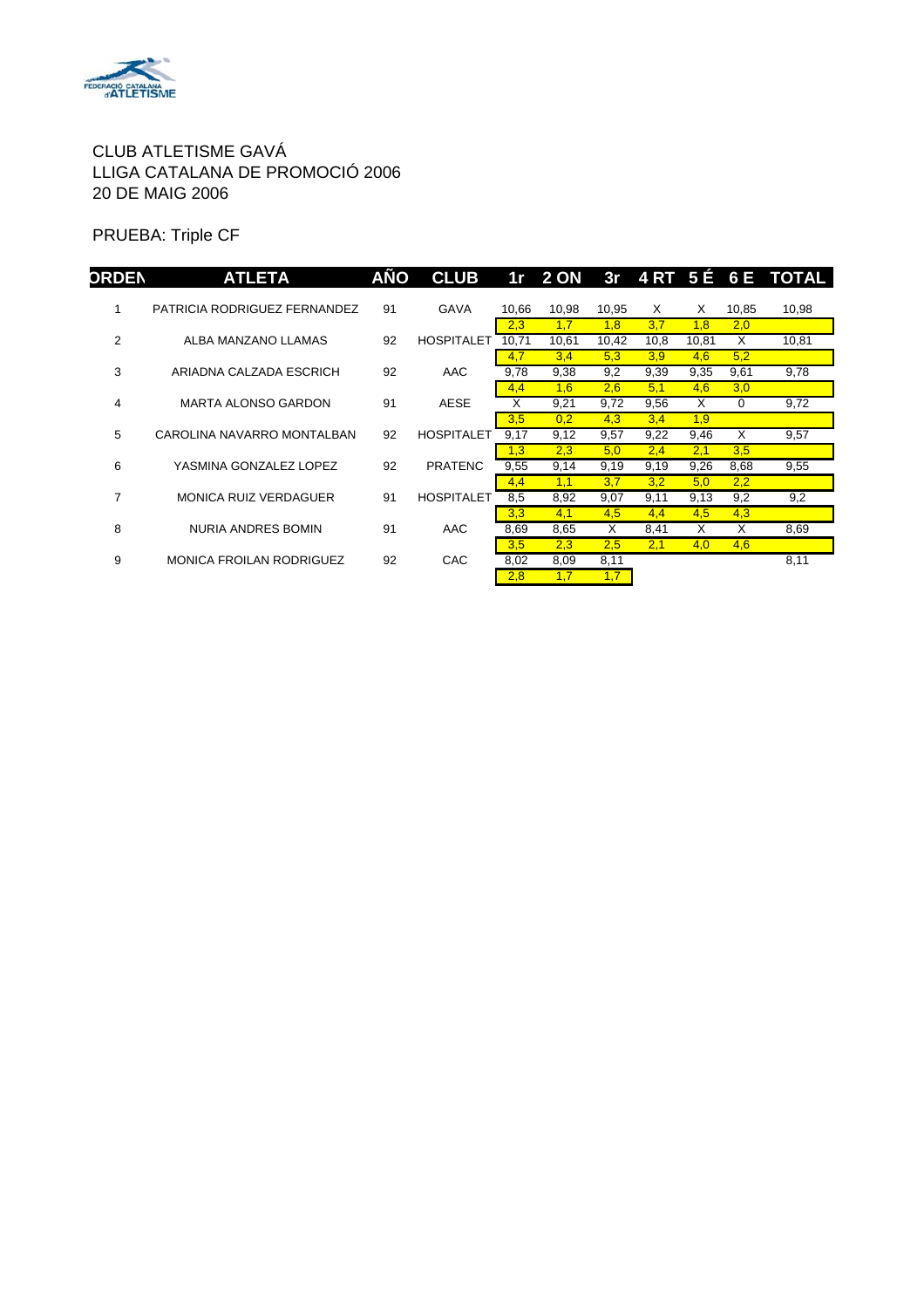

PRUEBA:Pes AF

| <b>ORDEN</b> | ATLETA                        | AÑO | <b>CLUB</b>          |      | 1R 2 ON | 3R   | <b>MARCA</b> |
|--------------|-------------------------------|-----|----------------------|------|---------|------|--------------|
|              | ANNA RUIZ VERDAGUER           | 95  | <b>HOSPITALET</b>    | 7,08 | 6,66    | 7,11 | 7,11         |
| 2            | <b>ESTELLA PELLICER</b>       | 96  | <b>PRATENC</b>       | 6,86 | 6,82    | 6,41 | 6,86         |
| 3            | <b>EVA SANCHES ARRIBAS</b>    | 95  | <b>HOSPITALET</b>    | 6,11 | 6,08    | 5,93 | 6,11         |
| 4            | LIDIA NUÑEZ CAÑERO            | 95  | <b>HOSPITALET</b>    | 5,36 | 5,05    | 5,80 | 5,80         |
| 5            | <b>MARIA PURULL RIUS</b>      | 96  | <b>U.A. TERRASSA</b> | 5,78 | 4,76    | 5,21 | 5,78         |
| 6            | ARIADNA FALCO VIDAL           | 95  | <b>BARCELONA</b>     | 5,73 | 5,62    | 5,62 | 5,73         |
| 7            | <b>JUDITH BARRIL NAVARRO</b>  | 95  | <b>AESE</b>          | 4,88 | 5,64    | 5,25 | 5,64         |
| 8            | <b>NURIA GIMENEZ</b>          | 95  | <b>PRATENC</b>       | 5,38 | 5,53    | X    | 5,53         |
| 9            | <b>CRISTINA GARCIA SANZ</b>   | 95  | <b>UNIVERSITARI</b>  | 4,68 | 5,04    | 4,10 | 5,04         |
| 10           | ELISA BERGAS MASSÓ            | 95  | <b>AESE</b>          | 4,93 | 3,50    | 4,26 | 4,93         |
| 11           | MIREIA SUÑE GALAN             | 95  | <b>HOSPITALET</b>    | 4,52 | 4,58    | 4,80 | 4,80         |
| 12           | ALBA DE ARRIBA                | 95  | <b>CAM</b>           | 4,48 | 3,88    | 4,78 | 4,78         |
| 13           | MARIA DEL MAR CABELLO DELGADO | 95  | <b>GAVA</b>          | 4,68 | 4,08    | X    | 4,68         |
| 14           | <b>GEMMA SANT JUAN</b>        | 95  | <b>CAM</b>           | 4,62 | 3,86    | 4,60 | 4,62         |
| 15           | MAR AGUAYO FLORIT             | 95  | <b>HOSPITALET</b>    | 4,36 | 4,12    | 4,08 | 4,36         |
| 16           | <b>CLAUDIA DEL PASO</b>       | 95  | <b>CAM</b>           | 4,03 | 3,88    | 4,22 | 4,22         |
| 17           | <b>CARLA PARDO</b>            | 96  | <b>PRATENC</b>       | 3,62 | 4.07    | 4,21 | 4,21         |
| 18           | ANDREA CANO MOLINA            | 95  | <b>GAVA</b>          | 3,76 | 4,14    | 4,13 | 4,14         |
| 19           | SONIA NASARRE GUILLAMON       | 96  | <b>HOSPITALET</b>    | 3,08 | 3,38    | 4,09 | 4,09         |
| 20           | ALBA ROCA FERNANDEZ           | 95  | C.AC.                | 3,68 | 3,78    | 4,08 | 4,08         |
| 21           | <b>LISA CUESTA</b>            | 95  | <b>CAM</b>           | X    | 4,08    | 3,62 | 4,08         |
| 22           | ARANTZA ORTEGA SERRANO        | 95  | GAVA                 | X    | 3,58    | 3,78 | 3,78         |
| 23           | <b>MIREM RIBERA</b>           | 96  | CAM                  | 2,22 | 2,58    | 2,68 | 2,68         |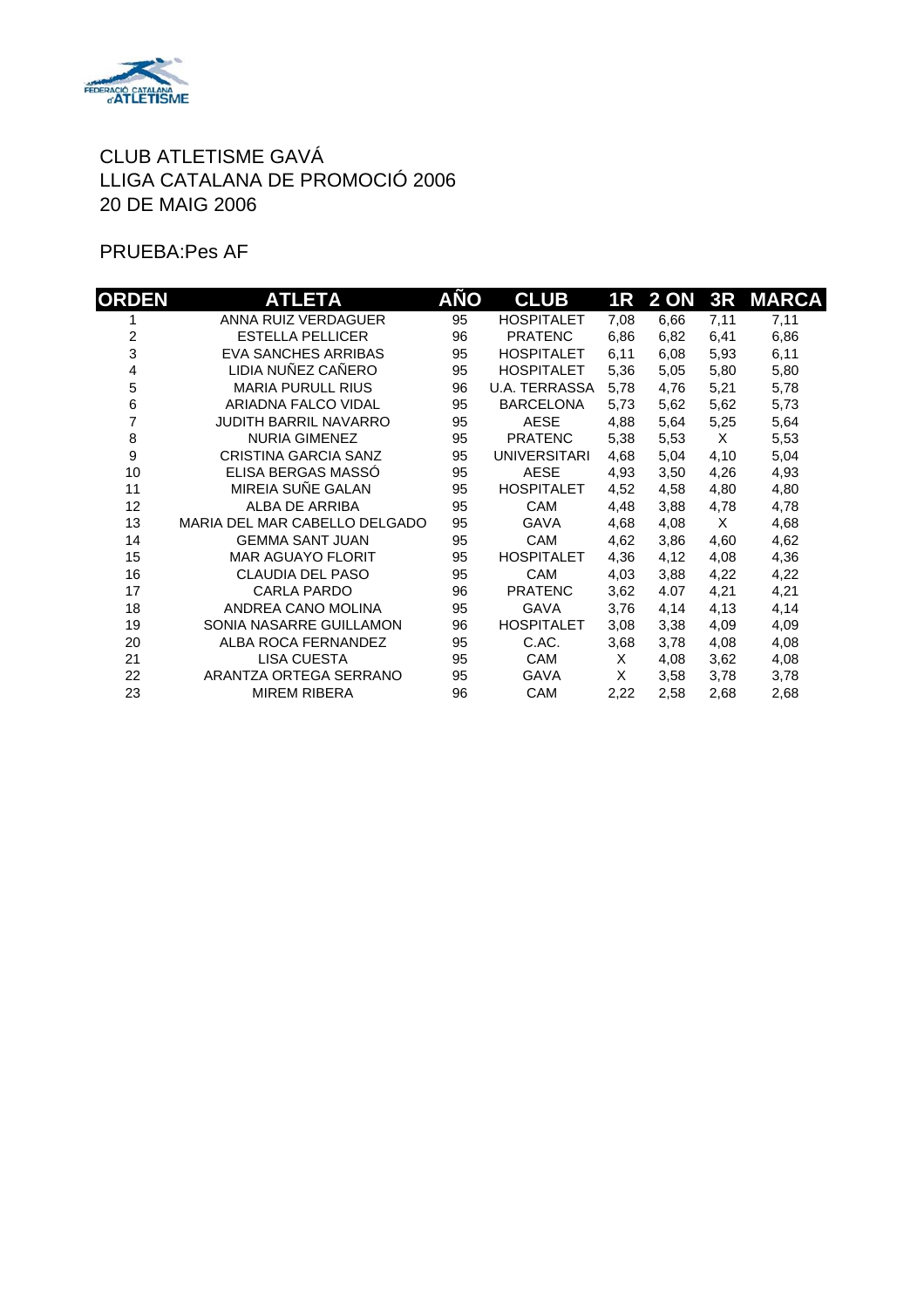

# PRUEBA: Disc AM

| <b>ORDEN</b>   | <b>ATLETA</b>           | AÑO | <b>CLUB</b>             |        | 1R 2 ON 3R                |                   | TOTAL  |
|----------------|-------------------------|-----|-------------------------|--------|---------------------------|-------------------|--------|
| 1 <sup>0</sup> | Marc Florenza           | 95  | Terrassa                | x      | $\boldsymbol{\mathsf{x}}$ | 20.02m            | 20,02m |
| $2^{\circ}$    | Gerard Laymon Vilaro    | 96  | Manresa                 | X      | 14.28m                    | 17.05m            | 17,05m |
| 3 <sup>o</sup> | Xavi Inglavaga          | 96  | Gava                    | 14.23m | 15.98m                    | X                 | 15,98m |
| $4^{\circ}$    | Adria Rosell Fernandez  | 95  | <b>Esportiu Penedes</b> | x      | 14,24m                    | X                 | 14,24m |
| $5^{\circ}$    | Yavor Dragomirov        | 95  | Terrassa                | 12.84m | 13,75m                    | 14.08m            | 14,08m |
| $6^{\circ}$    | Joan Valverde           | 95  | AESE                    | 10.00m | 9.88m                     | 13.06m            | 13,06m |
| $7^{\circ}$    | Hogescu Raul Octavian   | 96  | L'Hospitalet            | X      | 11.29m                    | 9.43 <sub>m</sub> | 11,29m |
| $8^{\circ}$    | Oscar Jimenez Arranz    | 96  | Pratenc                 | X      | 7.30m                     | 9.01 <sub>m</sub> | 9,01m  |
| 90             | Aitor Triguero Espinosa | 96  | Gava                    | x      | 6.73m                     | x                 | 6,73m  |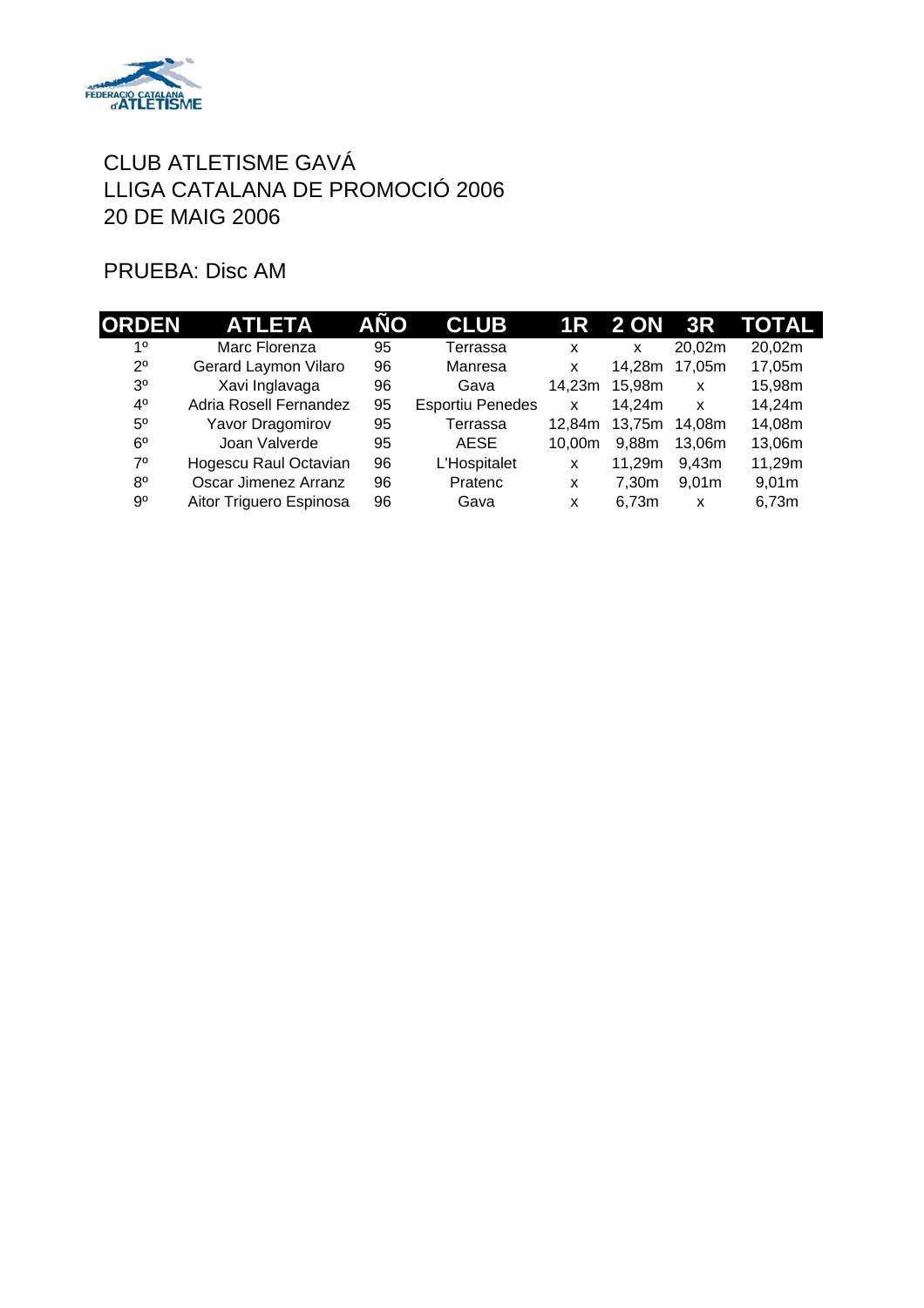

PRUEBA:Alçada IF

| <b>ORDEN</b> | <b>ATLETA</b>                 | <b>AÑO</b> | <b>CLUB</b>         |          |          |            |          |            |             |            | 0.90 1.00 1.10 1.15 1.20 1.25 1.30 1.33 MARCA |
|--------------|-------------------------------|------------|---------------------|----------|----------|------------|----------|------------|-------------|------------|-----------------------------------------------|
|              |                               |            |                     |          |          |            |          |            |             |            |                                               |
|              | DACIL RODRIGUEZ MAJOR         | 94         | <b>PRATENC</b>      | O        | O        | O          | O        | O          | O           | XXO XXX    | 1,30                                          |
| 2            | LAURA VICENTE NARANJO         | 94         | <b>PRATENC</b>      | O        | O        | O          | O        | $\Omega$   | O           | <b>XXX</b> | 1,25                                          |
| 3            | <b>HELEN KALONGE FARRANDO</b> | 93         | <b>FCB</b>          | O        | O        | O          | $\circ$  | O          | XO          | <b>XXX</b> | 1,25                                          |
| 3            | <b>MARIONA ARMILLAS RIUS</b>  | 93         | UNIVERSITARI        | O        | O        | O          | $\circ$  | $\Omega$   | XO.         | xxx        | 1,25                                          |
| 5            | IRENE KALONGE FARRANDO        | 94         | <b>FCB</b>          | $\Omega$ | O        | O          | O        | $\Omega$   |             | XXO XXX    | 1,25                                          |
| 6            | VERONICA GARCIA GARCIA        | 94         | <b>ST ANDREU</b>    |          |          | XO         | $\circ$  | ∩          | XXO XXX     |            | 1,25                                          |
|              | MARINA SABATA ISLA            | 93         | <b>HOSPITALET</b>   | $\Omega$ | $\Omega$ | O          | O        |            | XXO XXO XXX |            | 1,25                                          |
| 8            | ANA FUENTES RIVERA            | 94         | <b>HOSPITALET</b>   | ∩        | $\Omega$ | O          | $\Omega$ | <b>XXX</b> |             |            | 1,15                                          |
| 9            | LUCIA SANCHEZ BOCHACA         | 94         | <b>UNIVERSITARI</b> | $\Omega$ | $\Omega$ | Ω          |          | XXO XXX    |             |            | 1,15                                          |
| 10           | <b>JUDITH LINARES GARCIA</b>  | 94         | <b>ST ANDREU</b>    | XO       | $\Omega$ | $\Omega$   |          | XXO XXX    |             |            | 1,15                                          |
| 11           | ANAIS MONTERO RODRIGUEZ       | 93         | <b>ST ANDREU</b>    | $\Omega$ | $\Omega$ | XXX        |          |            |             |            | 1,00                                          |
| 11           | LAURA PONS SANCHEZ            | 93         | UNIVERSITARI        | $\Omega$ | $\Omega$ | <b>XXX</b> |          |            |             |            | 1,00                                          |
| 11           | <b>JANET LINARES GARCIA</b>   | 94         | <b>ST ANDREU</b>    | $\Omega$ | ∩        | <b>XXX</b> |          |            |             |            | 1,00                                          |
|              | <b>SELMA JIMENEZ POC</b>      | 94         | VILAFRANCA          | XXX      |          |            |          |            |             |            | <b>NULS</b>                                   |
|              |                               |            |                     |          |          |            |          |            |             |            |                                               |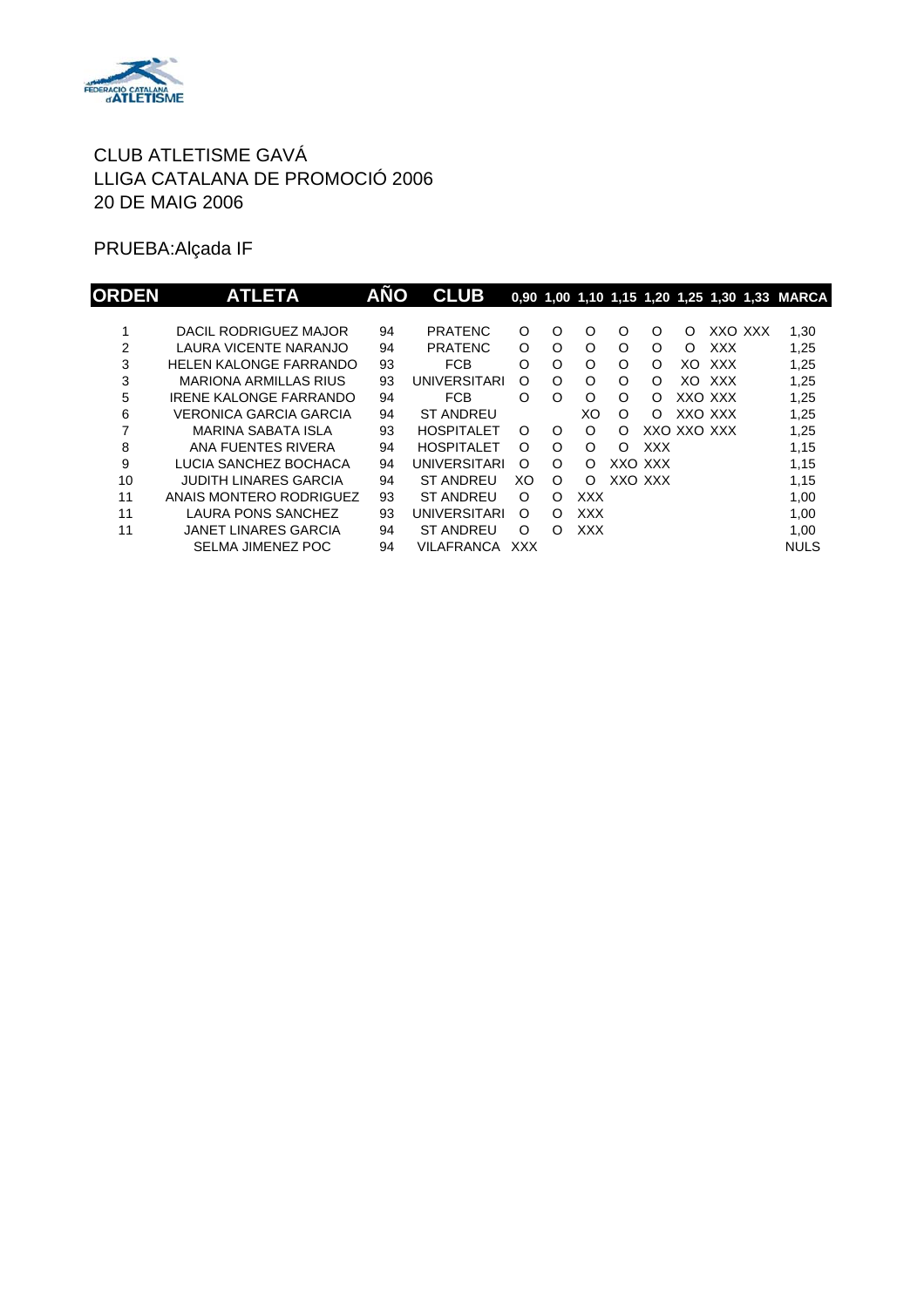

PRUEBA:Perxa IM

| <b>ORDEN</b> | ATLETA ANO CLUB 1,65 1,85 2,05 2,15 2,25 2,35 2,45 2,55 2,60 2,65 MARCA |    |                   |   |            |         |     |   |     |            |      |
|--------------|-------------------------------------------------------------------------|----|-------------------|---|------------|---------|-----|---|-----|------------|------|
|              |                                                                         |    |                   |   |            |         |     |   |     |            |      |
|              | <b>MARC FERNANDEZ</b>                                                   | 93 | <b>HOSPITALET</b> | ∩ |            | XO.     | XO. | O | XO. | XO XXO XXX | 2.60 |
| 2            | MARC VALERO                                                             | 93 | <b>MANRESA</b>    |   |            |         | XXO | ∩ | XXX |            | 2,35 |
| 3            | PAU ZARZUELA                                                            | 93 | FCB               |   |            | XXO XXX |     |   |     |            | 2,15 |
| 4            | <b>MIQUEL VILCHEL</b>                                                   | 93 | <b>FCB</b>        |   |            | XXX     |     |   |     |            | 2,05 |
| 5            | EDUARD ANGUERA                                                          | 94 | AAC               | O | <b>XXX</b> |         |     |   |     |            | 1.65 |
| 6            | POL FERNANDEZ                                                           | 93 | HOSPITALET        |   | XO XXX     |         |     |   |     |            | 1.65 |
|              |                                                                         |    |                   |   |            |         |     |   |     |            |      |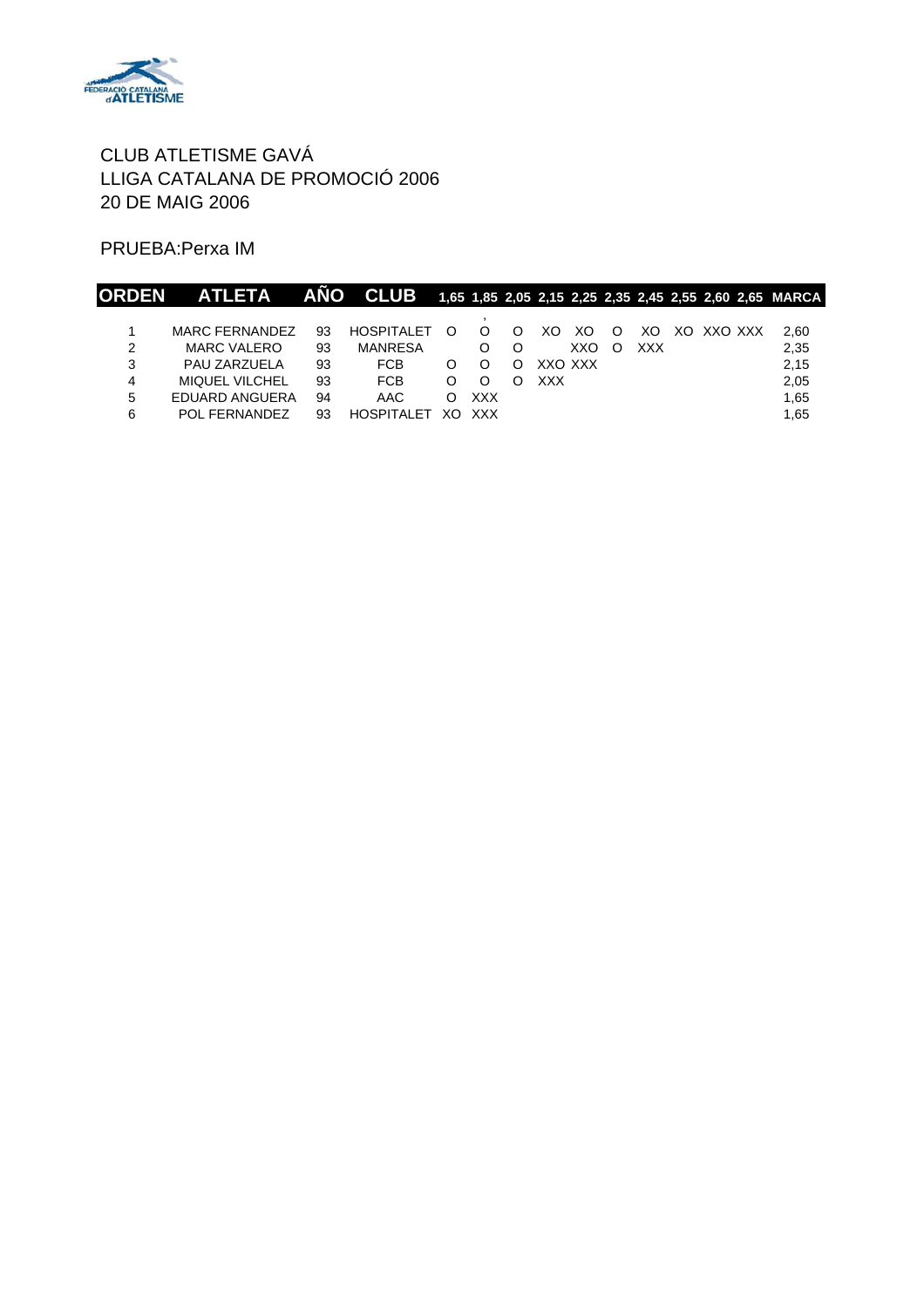

### PRUEBA:LLARGADA IF

| <b>ORDEN</b>   | <b>ATLETA</b>              | AÑO | <b>CLUB</b>         |      | <b>1R 2 ON 3R</b> |      | <b>MARCA</b> |
|----------------|----------------------------|-----|---------------------|------|-------------------|------|--------------|
|                |                            |     |                     |      |                   |      |              |
| 1              | <b>LAURA FERRER</b>        | 93  | <b>MANRESA</b>      | 4,73 | 4,89              | 4,89 | 4,89         |
| $\overline{2}$ | <b>ALBA CASANOVAS</b>      | 93  | MANRESA             | 4,45 | 4,57              | X.   | 4,57         |
| 3              | <b>LAURA DEL PASO</b>      | 93  | <b>MANRESA</b>      | 3,87 | 4,07              | 4,08 | 4,08         |
| 4              | PAULA SELVI                | 93  | <b>FCB</b>          | 4,01 | X                 | Χ    | 4,01         |
| 5              | RAQUEL GOMEZ               | 93  | <b>FCB</b>          | 4,00 | 4,00              | 3,47 | 4,00         |
| 6              | <b>IRENE ANTUNEZ</b>       | 94  | TERRASSA            | 3,85 | 3,99              | 3,87 | 3,99         |
| $\overline{7}$ | ALBA DE TENA               | 93  | <b>VILAFRANCA</b>   | X    | 3,92              | 3,90 | 3,92         |
| 8              | <b>CARLA ALCALDE</b>       | 93  | <b>PRATENC</b>      | X    | X                 | 3,81 | 3,81         |
| 9              | <b>CLAUDIA GRIFUL</b>      | 93  | <b>HOSPITALET</b>   | 3,62 | 3,76              | 3,66 | 3,76         |
| 10             | <b>LAURA PONT</b>          | 93  | <b>UNIVERSITARI</b> | 3,36 | 2,51              | 3,71 | 3,71         |
| 11             | AINHOA ARRABAL             | 93  | <b>CASTELLAR</b>    | 3,10 | 2,68              | 3,68 | 3,68         |
| 12             | <b>MARINA OBRADORS</b>     | 94  | MANRESA             | 3,41 | 3,65              | 2,94 | 3,65         |
| 13             | <b>CRISTINA MONTESINOS</b> | 94  | <b>TERRASSA</b>     | 3,60 | 3,51              | 3,39 | 3,60         |
| 14             | <b>MAR GRAU HOMS</b>       | 94  | <b>FCB</b>          | 3,37 | 3,46              | 3,54 | 3,54         |
| 15             | <b>AIDA ANGEL</b>          | 93  | <b>PRATENC</b>      | 3,37 | 3,52              | 3,45 | 3,52         |
| 16             | <b>IRIS GARCIA</b>         | 94  | <b>VILAFRANCA</b>   | 3,47 | 3,15              | X    | 3,47         |
| 17             | <b>LAURA ALONSO</b>        | 93  | <b>ST ANDREU</b>    | 3,36 | 3,31              | X    | 3,36         |
| 18             | <b>ANNA FUENTES</b>        | 94  | <b>HOSPITALET</b>   | 3,20 | 2,91              | X    | 3,20         |
| 19             | <b>CELIA ESTEBAN</b>       | 93  | <b>TERRASSA</b>     | 3,12 | 3,18              | 2,56 | 3,18         |
| 20             | <b>JULIA GIRADO</b>        | 94  | <b>AESE</b>         | 2,77 | 2,83              | 2,93 | 2,93         |
| 21             | <b>MONICA FERNANDEZ</b>    | 93  | <b>HOSPITALET</b>   | 2,62 | 2,83              | 2,71 | 2,83         |
| 22             | NEREA ARRABAL              | 94  | <b>CASTELLAR</b>    | X    | 2,69              | X    | 2,69         |